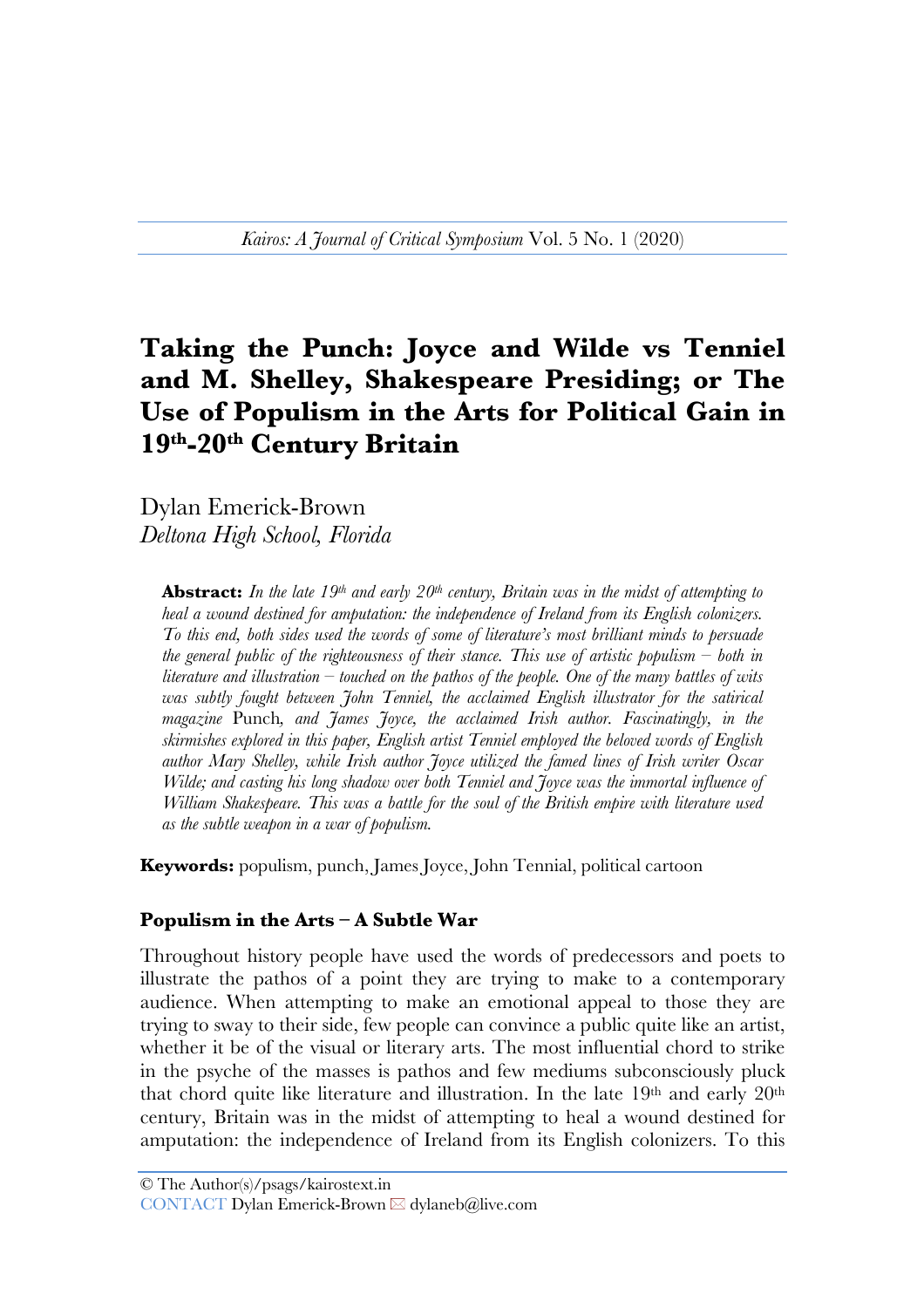end, both sides used the words of some of literature's most brilliant minds to persuade the general public of the righteousness of their stance. One of the many battles of wits was subtly fought between John Tenniel, the acclaimed English illustrator for the satirical magazine, *Punch*, and James Joyce, the Irish author of such works as "The Dead", *A Portrait of the Artist as a Young Man*, and *Ulysses*. Fascinatingly, in the skirmishes explored in this paper, English artist Tenniel employed the beloved words of English author Mary Shelley while Irish author Joyce utilized the famed lines of Irish writer Oscar Wilde; and casting his long shadow over both Tenniel and Joyce was the immortal influence of William Shakespeare. To be clear, this is not to suggest that Joyce was directly responding to Tenniel, but rather using the same tactics against him. Whether it be the oppressive English or the oppressed Irish, they were each weaponizing the nonthreatening words of familiar voices to win over the hearts of the very people they were trying to protect.

It is worth noting that both Tenniel, as well as the editors of *Punch*, and Joyce were engaging in an artistic yet political form of populism. *Punch*, since 1814, was interested in reaching the ordinary masses of Britain to relay the news in a satirical fashion. The use of colloquialisms, the disarming nature of humour, and integration of political cartoons were all tools employed to reach the average reader and this created *Punch*'s massive influence in Britain. Likewise, *Ulysses* was always considered by Joyce to be a book for the everyday person. The characters are based on real-life Dubliners and when considering their speech, behavior, and intertwining relationships, they fit the mold of the average Irish citizen in 1904. While the style of the novel was certainly revolutionary and brought forth the genre known as modernism with a heavy thud, it was never Joyce's intent that *Ulysses* be relegated to niche world of literature graduate studies. *Punch* and novels were perfect mediums to exploit given their range and appeal with the populace. And so, both texts, *Punch* and *Ulysses*, were able to plant within the subtext of their everyday characters and colloquialisms the true perspectives of the inventors which would reach the masses on a more subtle, subversive, and unconscious level.

## **"The Irish Frankenstein"**

Let's begin with May 20, 1882 and volume 82 of *Punch*. In this issue, John Tenniel drew the iconic cartoon entitled "The Irish Frankenstein" which shows a grotesquely large humanoid figure with tasseled hair, fangs, and an ape-like face disguised by a black mask. This creature wears a dark cape and tucked into his belt is a long dagger and a couple of small handheld weapons reminiscent, appropriately, of what are called monkey's fists or monkey's paws. This monstrous fiend holds a drawn pistol in his left hand and a large knife dripping blood in his right. He looms menacingly over a defensively crouched English gentleman donning a top hat, bow tie, vest, and coat, left hand raised for protection. On the ground is a paper bearing a skull and crossbones and barely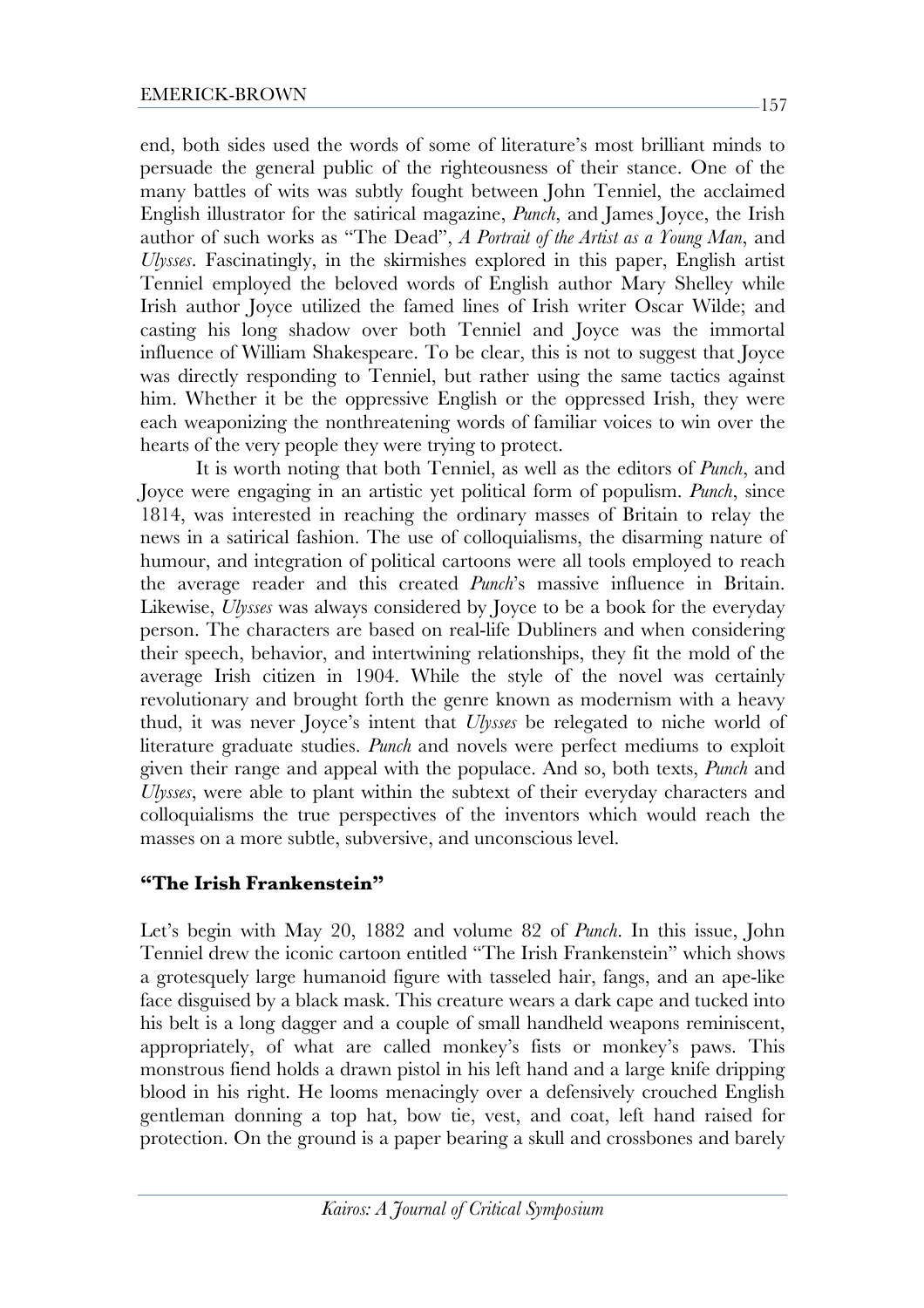legible, the words "Capt Moonlight". The caption to this cartoon reads, "The baneful and blood-stained Monstern [...] yet was it not my Master to the very extent that it was my Creature?...Had I not breathed into it my own spirit? [...] (*Extract from the Works of* C.S. P-rn-ll, M.P." At the bottom of the illustration is John Tenniel's monogram signature of the combined "J" and "T" as well as the signature "SWAIN SC" for Josephn Swain, the English wood engraver (see fig. 1).

The mention Captain Moonlight is a reference to Charles Stewart Parnell, the leader of the Irish Parliamentary Party, who before he was arrested, was said to have claimed that if he were apprehended, "Captain Moonlight will take my place." The implication was that other Irish nationalists would rise in his place. This encapsulated the populist mentality of the Home Rule movement in that it was never about one man, but rather the entire populace coalescing around the common cause for independence. The caption further connected Parnell to this Irish Frankenstein despite the fact that he never said or wrote such a thing. Perhaps to avoid direct libel, this might be why the vowels in Parnell's name were removed from the citation of the imaginary quote.

This satirical cartoon was published two weeks after Chief Secretary for Ireland and Englishman, Lord Frederick Cavendish – newly-appointed by Prime Minister William Ewart Gladstone – and Permanent Undersecretary and Irishman, Thomas Henry Burke, were murdered in Dublin's Phoenix Park by a violent branch-off nationalistic group known as the Irish National Invincibles. As of the printing of this cartoon, the murderers had not yet been caught, though five men would later be convicted and hanged in 1883 for the crime. This murder occurred only three months after James Joyce's birth and so while the story was still widely known during his lifetime, he would have clearly been unaware of it when it occurred. This cartoon sparked fear in English readers of a brutally violent Ireland, under the leadership of Parnell, rising against them. Lord Cavendish's older brother was Lord Harrington, Gladstone's minister. And as a result of this heinous murder, Harrington split off from the prime minister, destroying any chance of the passing of a Home Rule bill organized by Parnell andGladstone. Margot Backus wrote, "The Invincibles were, in James Fairhall's words, 'a tiny band that had no official ties with other nationalist groups', but through the lens of London scandal culture, represented as typifying Irish nationalism" (Backus 2008, 105). As Ireland was struggling for more rights and eventually independence, England was attempting to brand these nationalists as usurpers trying to break up the empire. John Tenniel's "The Irish Frankenstein" was a horribly effective image in the branding of the Irish nationalist movement as a violent mob of monsters.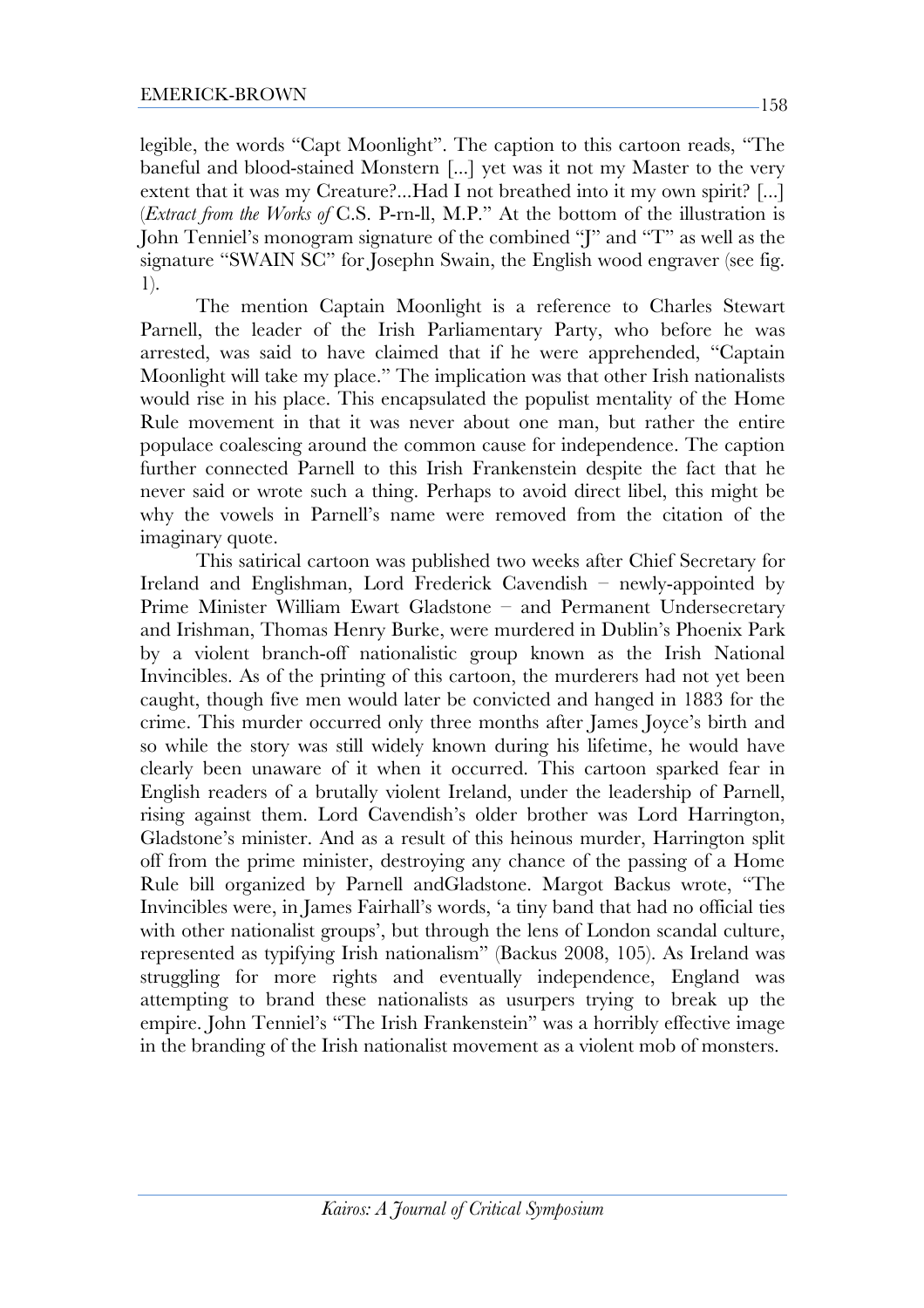#### **Britain – An Empire with Suns Rising in the East and West**

One should remember that Ireland was one of Britain's earliest and closest colonies. Despite the fact that the island directly off the west coast of England never fully submitted to what was considered foreign rule, the English and Irish shared a complex history politically, socially, religiously, and economically. At this time, Irish independence was within fifty years of achievement and the belief in Ireland as a post-colony had never been closer on the horizon. This fueled the ever-growing and popular (in Ireland) view of Home Rule while created an ever-fraying relationship with England. It was said in Ireland that the Home Rule sun rose in the west as the western region of the country, farthest from the Pale and English control, was the hotbed of the nationalist movement. Prime Minister Gladstone, favoring Irish Home Rule, was hopeful that like Canada, Ireland would become a dominion of the British Empire as opposed to splitting off entirely. Gladstone's concept favored common ground which garnered much support from the British populace. The promise of a united empire, stronger together, was the focus of Gladstone's compromise. It was a political tightrope England was attempting to tread precariously and Ireland was attempting to cut with scissors of independence. And so the Phoenix Park murders were the lighting of the powder keg that forced the abandonment of the idea of Ireland as a dominion of Britain. With Irish assimilation and independence simultaneously at stake and in play, *Punch* lay at the crossroads of public opinion. By painting the Irish nationalists as monsters bent on murderous destruction, Tenniel was tapping into an old and wellknown racial stereotype to dehumanize those in the independence movement and make union appear a more civilized and beneficial option.

In *Joyce, Race, and Empire*, Vincent Cheng quotes L.P. Curtis Jr.'s 1971 book, *Apes and Angels: The Irishman in Victorian England* to emphasize the intentionality of this racial and political satire. "The timing of this culturally created image (of Irish apes) was again not accidental," Cheng writes, "for it was when the Irish turned to political activism and agitation in their demands for Home Rule that *Punch* and other periodicals began to 'picture the Irish political outrage-mongering peasant as a cross between a garrotter and a gorilla'" (Cheng 1995, 32). The timing of these images was not by happenstance nor were they a long-held association with the Irish before their yearning for more autonomy from England. They were manufactured for this very time and place for this very particular purpose.

However, few people familiar with the cartoon recall the editorial that accompanied it on the previous page also entitled "The Irish Frankenstein". There is no way to know who wrote this anonymous editorial, though Sir Francis Burnand was editor of *Punch* and there were roughly thirty-four writers on staff at this time, according to M.H. Spielmann's 1895 book, *The History of "Punch"*. A mere five paragraphs divided into four small sections, it further brought home the point Tenniel and *Punch*were making.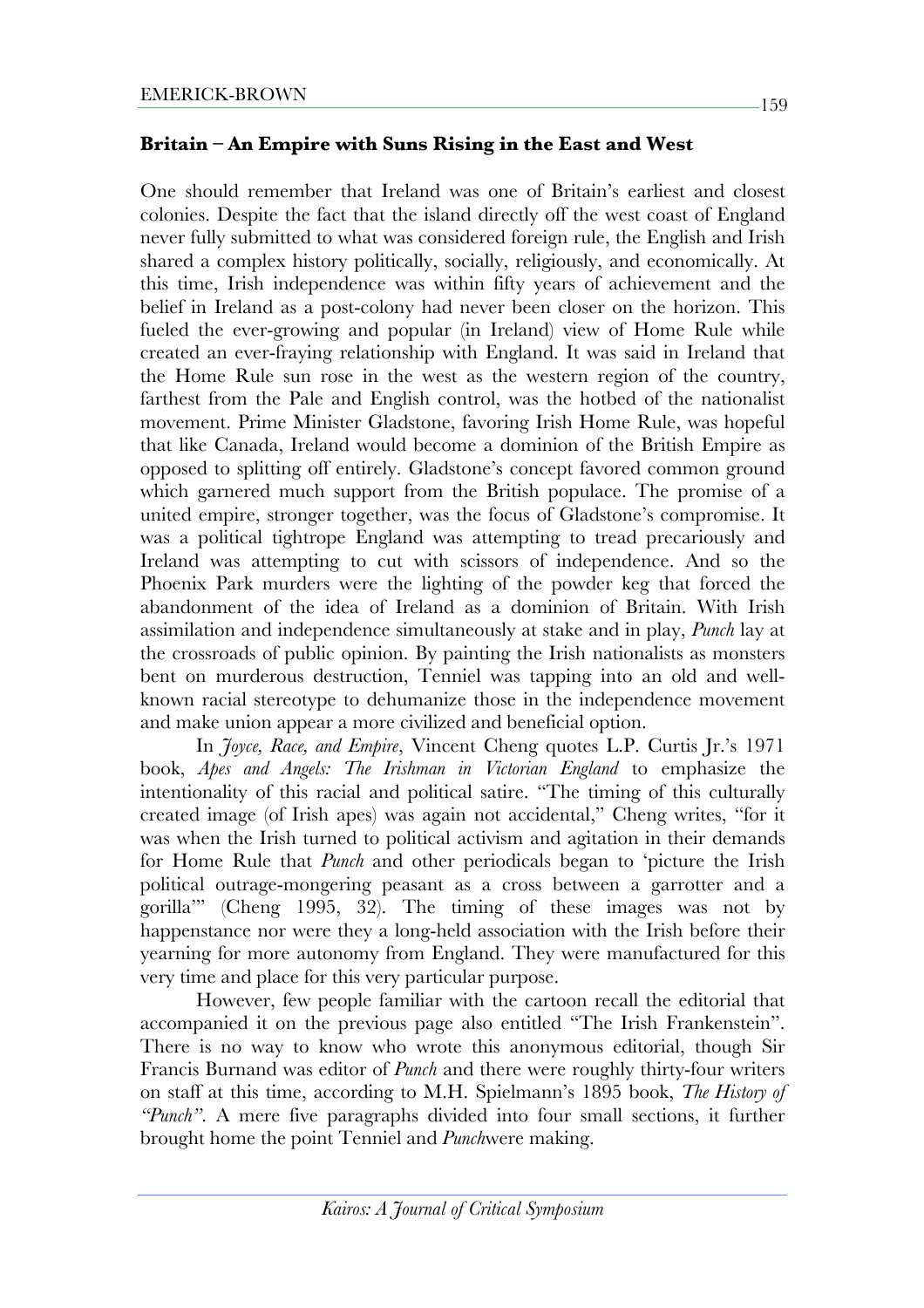#### **Populism in Action – Reading Between the Lines**

Below is the text in full, annotated for clarification. The text in regular font reveals the excerpts that come from Shelley's novel, *Frankenstein; or the Modern Prometheus*, while the bold text reveals what was original to the editorial. The underlined text in brackets reveals the original text of Shelley's lines and following her quotes, one can read from which chapter in parenthetical italics of *Frankenstein* they were excised.

When I found so astonishing a power placed within my hands, I hesitated **some** [a long] time concerning the manner in which I should employ it. (*chapter 4*) […] **But the**  visions of fancy and the pride of powerurged me onward [forward] (*chapter 4*)**,and forbade too nice scruples or too prolonged delay. Scruple indeed seemed unworthy weakness in the light of so imposing an enterprise. The flame of an unholy ambition, whilst firing the courage, sears the conscience. What count some cunning sophistry of word, some politic ruthlessness of action, in the great tasks of conquest or of creation?**Life and death appeared to me ideal bounds[,] which I(*chapter 4*) **might** [should first break through, and pour a torrent of light into our dark world.] **set at nought and break down in my pursuit of – what?**

……

……

……

How can I <u>[describe my emotions</u> at this catastrophe, or how] delineate the [wretch] **Monster which** [whom] with such infinite pains and care I had endeavoured to form? (*chapter 5*) [...] I had gazed on  $[\underline{\text{him while}}]$  **it when it was** unfinished (*chapter 5*) – **it was hideous then, though to my distraught fancy bearing the promise and the potency of benignant beauty…..**I had desired it with an ardour that far exceeded moderation; but now that I had finished, the beauty of the dream vanished, and breathless horror and disgust filled my heart. (*chapter 5*) […] Mingled with this horror[,] I felt the bitterness of disappointment; dreams **vain, violent, conscienceless visions,** that had been my food and pleasant rest for so long a space**,** were now become [a] hell to me; and the change was so rapid, the overthrow so complete! (*chapter 5*)

A flash **as** of **blood-red** lightning illuminated the object, and discovered its shape plainly to me; its gigantic stature and [the] **its** deformity of [its]aspect**,** more hideous than belongs to humanity, [instantly] informed me that it was the **ruthless**wretch, the [filthy daemon] conscienceless demon, **the baneful and blood-stained Monster**to [whom] **which** I had given life. (*chapter 7*) […] I had turned loose into the world a depraved [wretch] **Horror**, whose delight was in carnage and [misery] **chaos:**[;] had [he] **it** not murdered my [brother] (*chapter 7*) **countrymen, had it not wrecked the rising hopes of my country, had it not branded the author of its being, and the place of its birth, with the blood-red, indelible brand of shame**?

**It** [He] approached; [his] **its** countenance bespoke [bitter anguish] **bold defiance**, combined with disdain and malignity, while its unearthly ugliness rendered it almost too horrible for human eye[s]. (*chapter 10*) […] **And yet – yet was it not my Master to the very extent that it was my Creature? Hideous fatality; inevitable**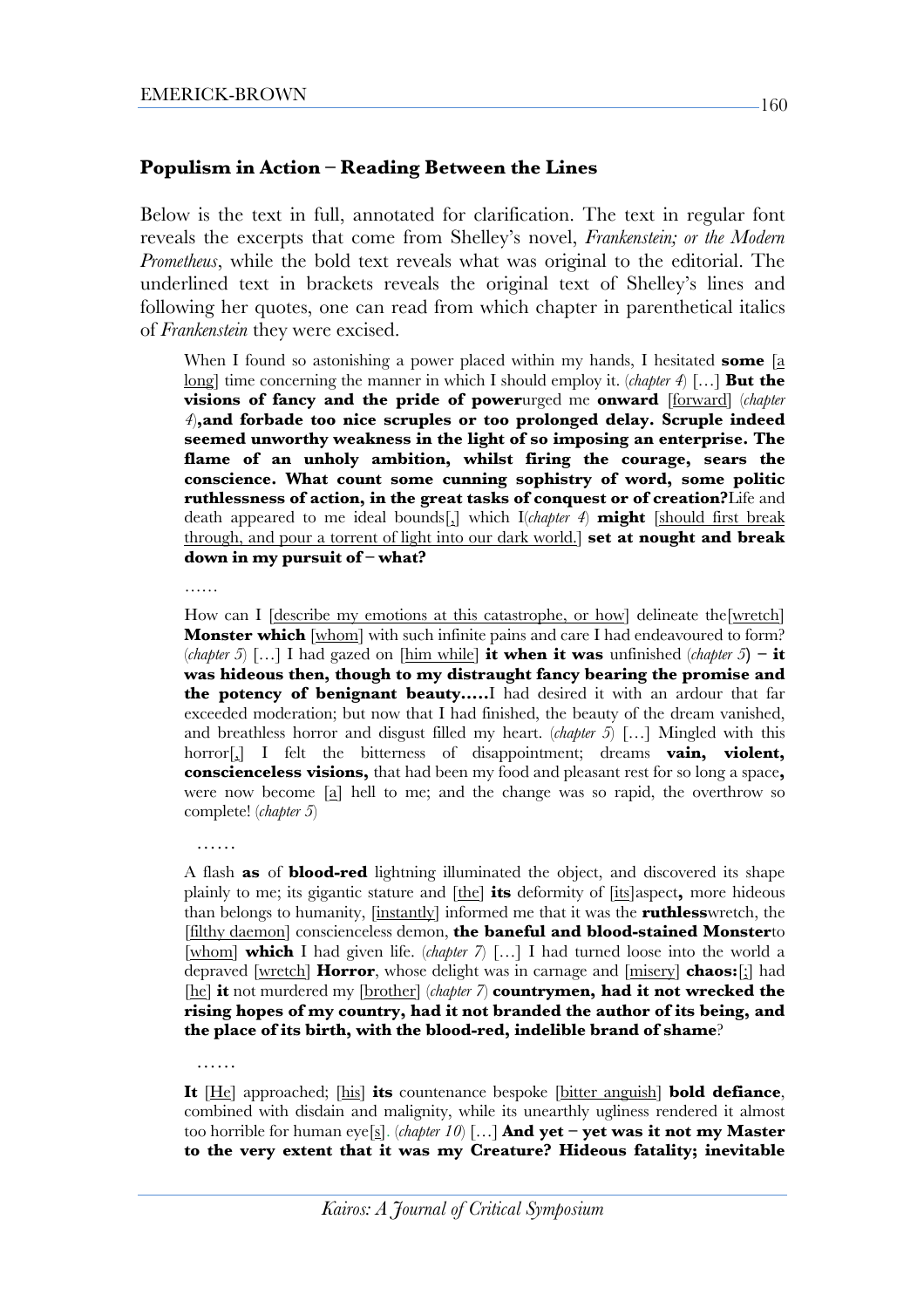**NEMESIS of the shapers of ill? Had I not framed it, breathed into it my own spirit, pandered to its excesses when they seemed to serve my ends, profited by the very villanies which I had assumed to deprecate and denounce? And now that the work of my brain had got beyond the power of my hand, now that** my heart sickened (*chapter 17*)**,more even with dread than with honest disgust, what power of control, of exorcism, of selfemancipation was left with me?**

**Shaken to the soul, I addressed it, yet faintly and falteringly, in words weakly expressive of disavowal and detestation**[…with words expressive of furious detestation and contempt (*chapter 10*)?]**. It met my late reproach, my tardy denunciation, with mockery and defiance. Hideous, blood-stained, bestial, ruthless in its rage, implacable in its revengefulness, cynical in its contemptuous challenge of my authority, it seemed another and a fouler**  *Caliban* **in revolt, and successful revolt, against the framer and fosterer of its maleficent existence**

The title alone of the editorial and cartoon bring to attention Mary Shelley's *Frankenstein*, published in 1818. This novel would have been familiar to many readers of *Punch*. The obvious implication is that Charles Stewart Parnell is an Irish version of Frankenstein's monster, bent on the destruction of his master, the English. When one reads the editorial, it is highly reminiscent of Shelley's novel and in fact is written to appear as though these four sections are excerpts. However, a closer analysis on the text reveals a politically-motivated intent of exploitation. In truth, out of the 541 words that make up this editorial, only 39% are taken from Shelley's *Frankenstein*. 61% of the text is completely fabricated by the anonymous author of the editorial. This wasn't coincidental or even haphazard, but rather a deliberate and calculated manipulation of Shelley's original text.

It is also worth noting that at the time of *Punch*'s publication of "The Irish Frankenstein", Mary Shelley's novel had fallen out of copyright and so, while clearly ethically dubious in the least, it would not fit the legal definition of copyright infringement in British law at the time. And given that Mary Shelley's name is never printed with the text, there is no explicit suggestion that she is the author, merely an implicit one. By using a familiar word  $-$ "Frankenstein" – in conjunction with vaguely familiar phrases from Mary Shelley's novel, which was well-known in Britain by the late 19th century, *Punch* was intentionally blurring the lines between Shelley's fiction and their own. This would give just enough realism to the text to suggest that Mary Shelley's monster was, in fact, comparable to the Irish nationalists *Punch* was satirizing and condemning.

Additionally, when one reads the editorial, a clear pattern of edits begins to emerge. On the surface level, one can see a dehumanizing effect when words such as "whom", "him", and "he" are replaced with "which" and "it". Then, slightly deeper edits are made such as changing the personal "misery", "bitter anguish", and "brother" – it was Victor's brother who was murdered in the novel – with the more inciting and politically-charged "chaos", "bold defiance", and "countrymen". In fact, words that appear in the editorial, but never appear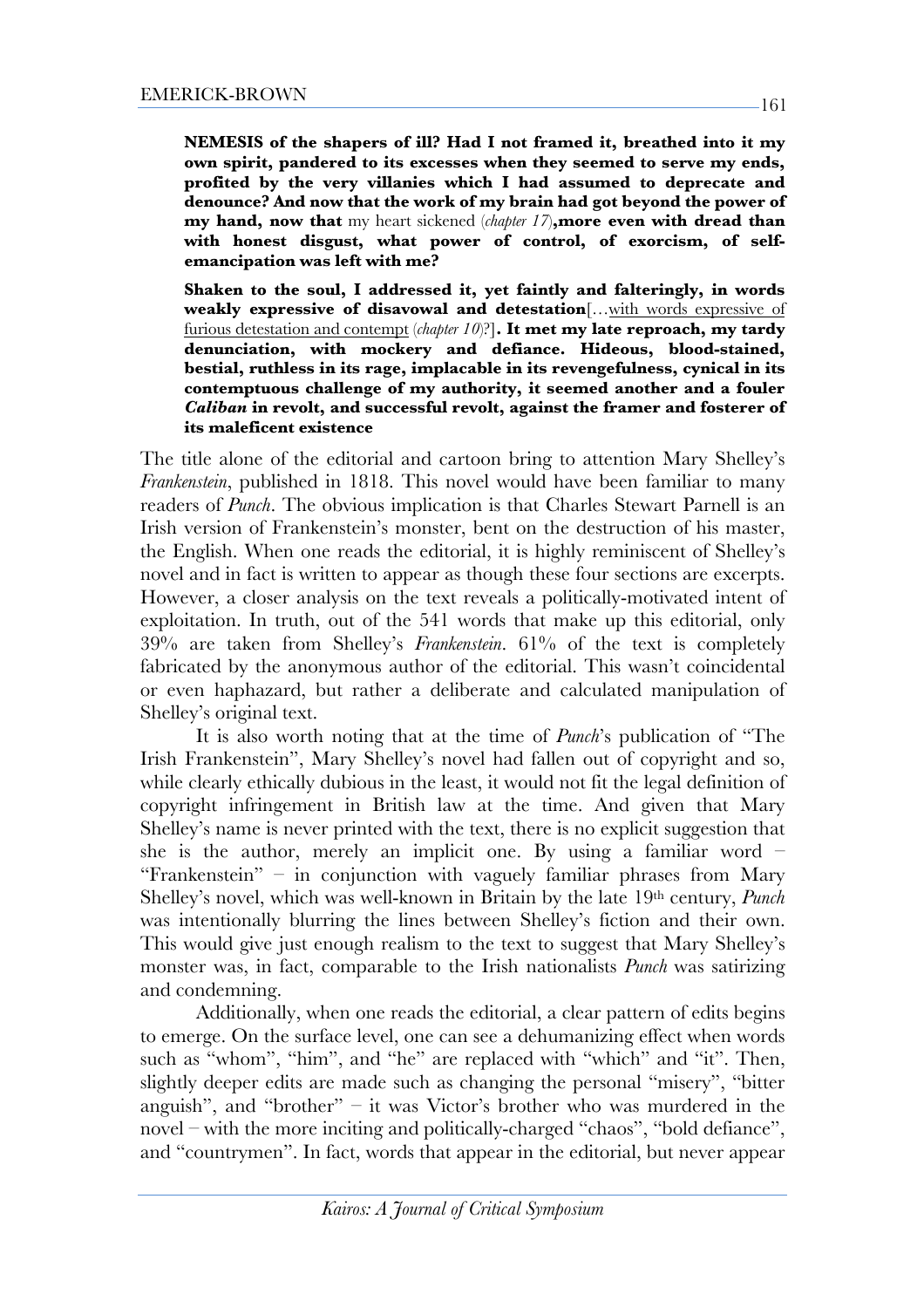in *Frankenstein*, include, but are not limited to: "blood-stained", "ruthless", "conscienceless", "scruple[s]", "unholy", "conquest", "benignant", "nemesis", "villanies [sic] (villainies)", "exorcism", "self-emancipation", "disavowal", "denunciation", "bestial", "implacable", "revengefulness", "contemptuous", "maleficent", and "Caliban".

One can begin to see woven within the 328 words of original editorial text the message being conveyed. The horror and graphic imagery is amplified, nationalistic diction creeps in, and the connection between Parnell and Frankenstein's monster appears completely justified by the words of Mary Shelley. The anonymous author of the editorial was clearly exploiting*Frankenstein*, manipulating Mary Shelley's familiar and iconic text and themes to warrant an emotional hatred of Irish nationalism as something unnatural, evil, and dangerous.It could be argued that Frankenstein's creation of the monster, was an act of rebellion against authority – God's authority – and so the use of this character fits nicely with the metaphor of the seditious Irish nationals. After all, it was a traditional view that the British monarch, at this time Queen Victoria, was anointed by God, and thus any rebellion against the queen's authority could be viewed as heresy. One key difference between Tenniel's creation and Shelley's was that Shelley's monster was pieced together with Victor stating, "the dissecting room and the slaughter-house furnished many of my materials," (Shelley32); Tenniel's monster, on the other hand, appears as an organic creature, not manmade of human parts, but rather of natural origins. L.P. Curtis Jr. writes, "Many members of the Victorian governing class believed that Irish inferiority was a more or less permanent state of affairs, the result of biological forces above and beyond the power of enlightened English administrators to control or ameliorate" (Curtis Jr. 1997, 95).This visual deviance from Shelley's character gives the viewer the impression that instead of the monstrous Irish nationals being the manufactured invention of English colonialism, they are instead naturally born beyond man's control, an innately evil presence in the world.

 Using satirical political cartoons with a racial angle was commonplace for such political purposes. This is populism at work in the most efficient manner. It is subtle, the quiet side of populism. People are swayed on an emotional and deeper level without ever being explicitly told how to think. Even the exploitation of Shelley's Frankenstein's monster had become synonymous with enemies of the British people. According to Laurent Tourette, "When nineteenth-century English editorial cartoonists wished to depict some group as brutish, primitive, or inclined to run amok, they routinely invoked the image of the Frankenstein monster" (Tourette 2001, 55). And there was no better publication at utilizing the art of political cartoons than *Punch* in the 1800s. "Periodicals such as Punch saw no contradiction between avoiding personality and caricature for elite politicians," writes Henry Miller, "and subjecting minorities or marginal groups such as the Irish, Catholics, Jews, and colonial native peoples to unpleasant and cruel treatment" (Miller 2009, 282). In this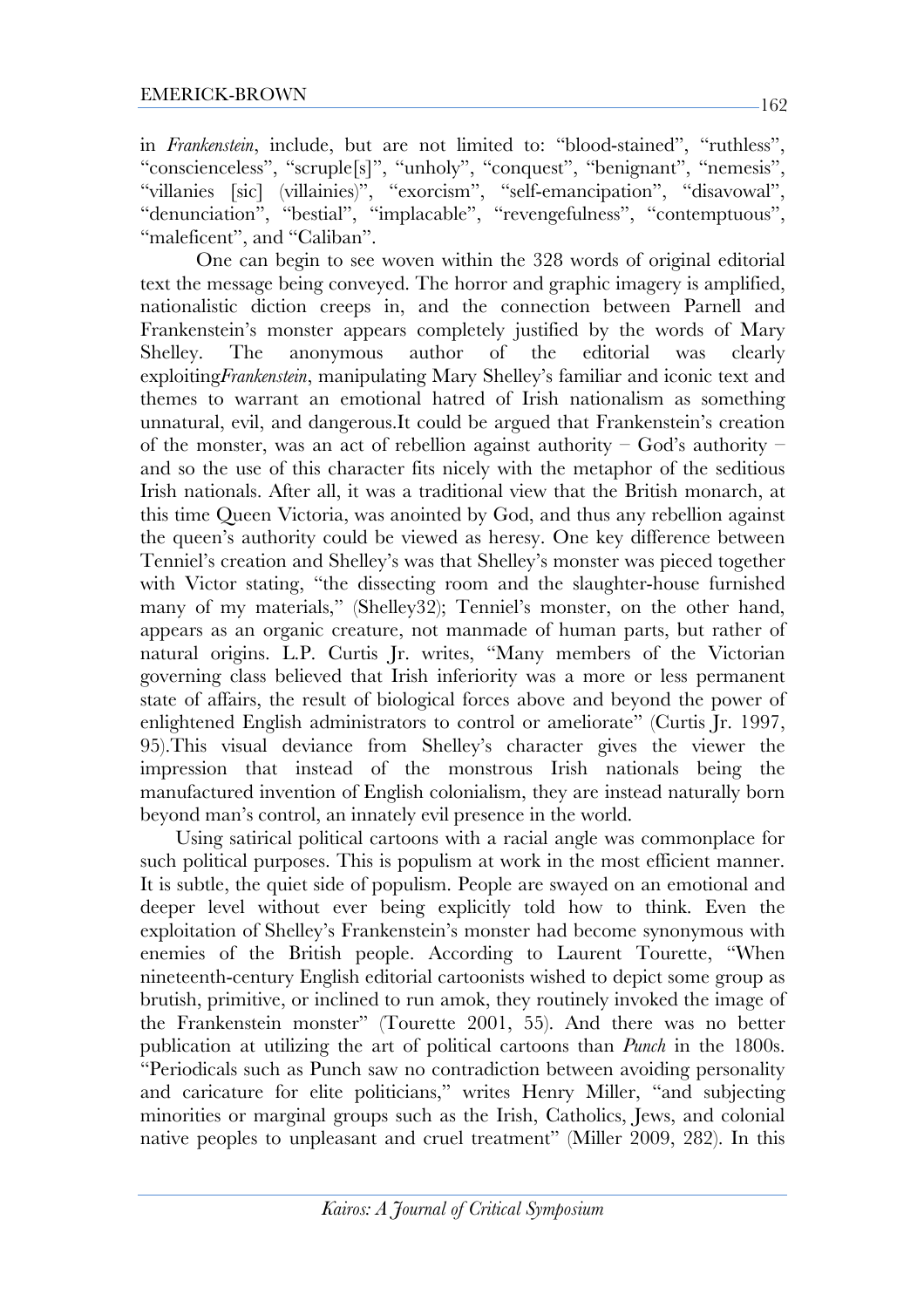sense, art was becoming perverted by politics. However, it is unlikely that even though, as Irishmen, they were on the receiving end of such slanderous illustrations, Oscar Wilde and James Joyce would have seen it quite that way. It is one of the many bonds between the two writers as Tim Conley writes in *Useless Joyce: Textual Functions, Cultural Appropriations*: "Wilde, an ironic pragmatist, literalizes the idea of art as a means to immortality [in *The Picture of Dorian Gray*]…As biographers and annotators habitually remind us, Joyce himself adopted (and adapted) it: 'I've put in so many enigmas and puzzles that it will keep the professors busy for centuries arguing over what I meant, and that's the only way of insuring one's immortality" (Conley 2017, 19). The corruption of art, as some may see it, would have more likely been viewed by these writers as giving art a purpose and thus breathing into it a life of its own – a sort of Frankenstein's monster, if you will.

 It is worth considering for the moment how John Tenniel, the illustrator himself, felt about satirical cartoons. After all, he also beautifully illustrated Lewis Carroll's *Through the Looking-Glass, and What Alice Found There* in 1871. As Henry Miller notes, "Tenniel himself was a Tory, but abjured politics in his work: 'As for political opinions, I have none; at least, if I have my own little politics, I keep them to myself, and profess only those of my paper'" (Miller 2009, 277-278). It is unusual that one of the most well-known political cartoonists of the 19th century was self-proclaimed to have had no political opinions. Rather, Tenniel was simply manifesting the views of his employer, *Punch*. Interestingly, Miller also points out one of the key motives for an illustrator of Tenniel's caliber to work for a weekly humor magazine. "In 1850, Tenniel found the offer of joining Punch too good to refuse. One can now more clearly see the attraction for an artist to lend his hand at some of the most widely distributed racial, economic, and political illustrations published in 19th century Britain. And while he may have claimed to have been apolitical, as L.P. Curtis Jr. writes, "The man who did most to change the Irish stereotype in English cartoons from man to beast was John Tenniel" (Curtis Jr. 1997, 35), who was later in life knighted for his contributions to the arts. One can do what they can in their own lifetime to forge a legacy, but history has a way of objectively peeling away the bias of present norms and intentions.

Lastly, in Tenniel's "The Irish Frankenstein" there is a subtle reference to Caliban at the end of the editorial, referencing the infamous character from Shakespeare's *The Tempest*. But as will be shown, the Caliban reference digs far deeper into the Irish smear campaign and English subconscious than may appear on the surface and is even later utilized by the Irish against their English masters. These slanderous tactics would not go unnoticed decades later by Irish author, James Joyce.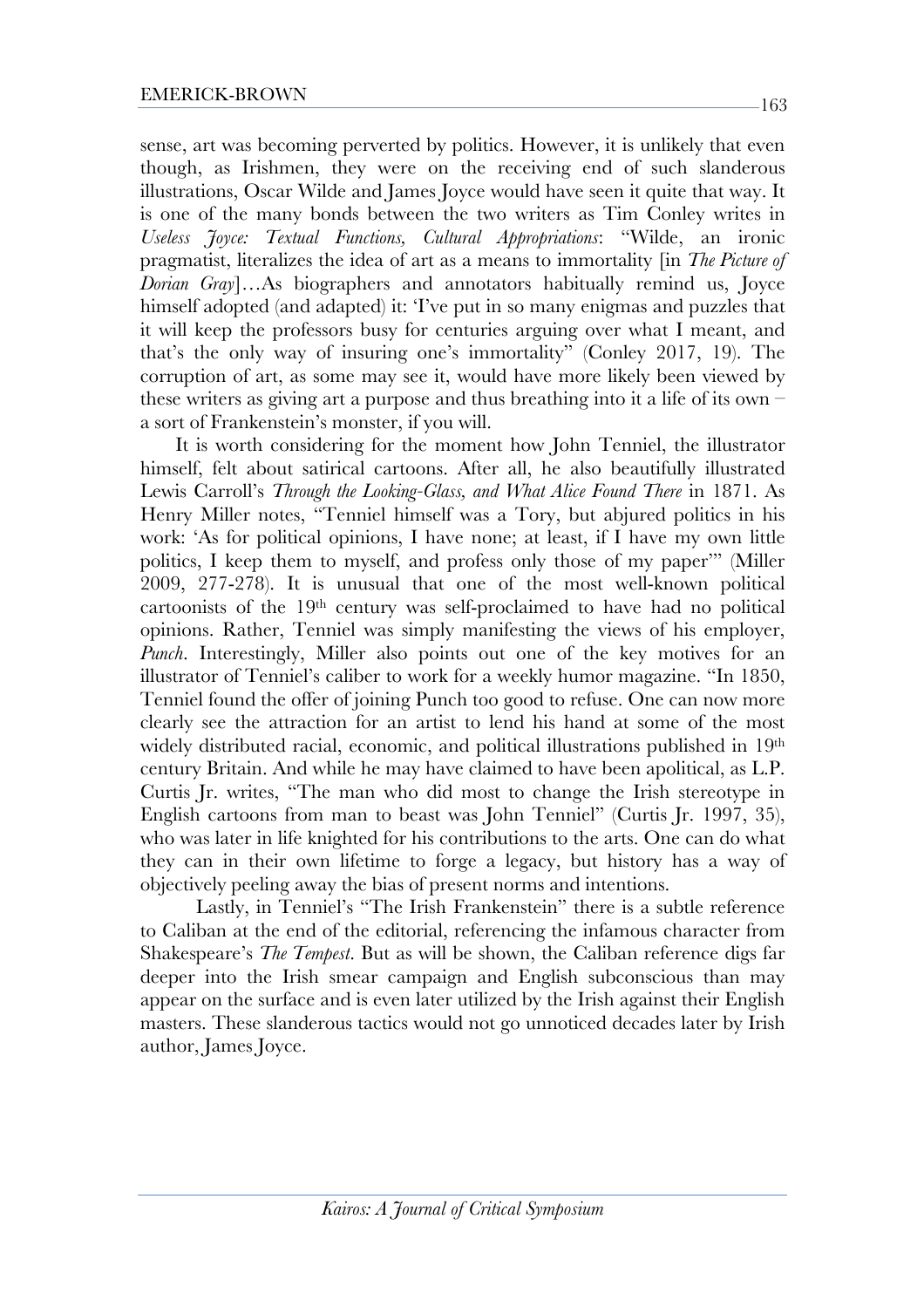### **"The Irish Tempest" and Revenge of Caliban**

In Joyce's famous short story "The Dead", the protagonist, Gabriel Conroy, revels in his own educational superiority while he considers the speech he is to give later that night at the party. Joyce writes, "He was undecided about the lines from Robert Browning for he feared they would be above the heads of his hearers. Some quotation that they could recognize from Shakespeare or the Melodies would be better" (Joyce 1967, 133). Joyce was clearly aware of the advantages in using the words of the familiar bard to a more general audience in getting his point across. And Joyce certainly knew of *Punch* magazine and its strategies of publishing biased editorials and racist cartoons. Vincent Cheng points out, "As Joyce has Madden point out in *Stephen Hero*, the Irish Celt is labeled/libeled as 'the baboon-faced Irishman that we see in *Punch*' (*SH* 64)" (Cheng 1995, 45). With this established, there is one other cartoon by John Tenniel which further illustrates the theft of notable writers for political gain; this one, however, has its literary equivalent with Joyce taking a page out of *Punch*'s playbook to respond in kind which will be seen later.

On March 19, 1870, a month after Prime Minister W. E. Gladstone introduced the Landlord and Tenant Act 1870 to the House of Commons on February 15, *Punch* published a satirical cartoon of Tenniel's entitled "The Irish 'Tempest.'" in volume 58. This illustration shows a stoic and robed Gladstone protectively clutching a fair and frightened maiden with a sash reading "Hibernia", the Latin name for Ireland. Gladstone holds in his right hand a long staff inscribed, "Irish Land Bill", referencing the previously mentioned legislation. And threatening this couple is another monkey-faced villain with clenched fist and open palm. Short in stature and hunched, his dark and tattered clothes also reveal a light ribbon bearing the word "ultramontanism" or perhaps "ultramontanist" on it. Ultramontanism is the strong emphasis on the political powers of the Pope and the year before, Gladstone had passed the Irish Church Act 1869 which separated the Church of England and the Church of Ireland. This delegitimized the Church of Ireland so they couldn't collect tithes from the Irish people or send their representatives to the House of Lords. His shirtfront reads "ribandism", "orangeism", and "fenianism". Ribandism, also known as ribbonism, is a reference to a Roman Catholic secret society known as the Ribbon Society; orangeism is a reference to the Loyal Orange Institution or Orange Order, a Protestant fraternal society located in Northern Ireland, often opposed by the Catholic ribbonmen; fenianism is a broad term for numerous Irish nationalist organizations throughout the 19th century. Whichever term the various readers of *Punch* might have been most familiar with, Tenniel covered his bases by listing numerous Irish nationalist words to strike fear into the English public. L.P. Curtis Jr. explains the Victorian context of these phrases when he writes, "The existence of Fenianism and the Irish Republican Brotherhood, which in turn spawned even more secret and lethal societies, convinced many Victorians that the Irish preferred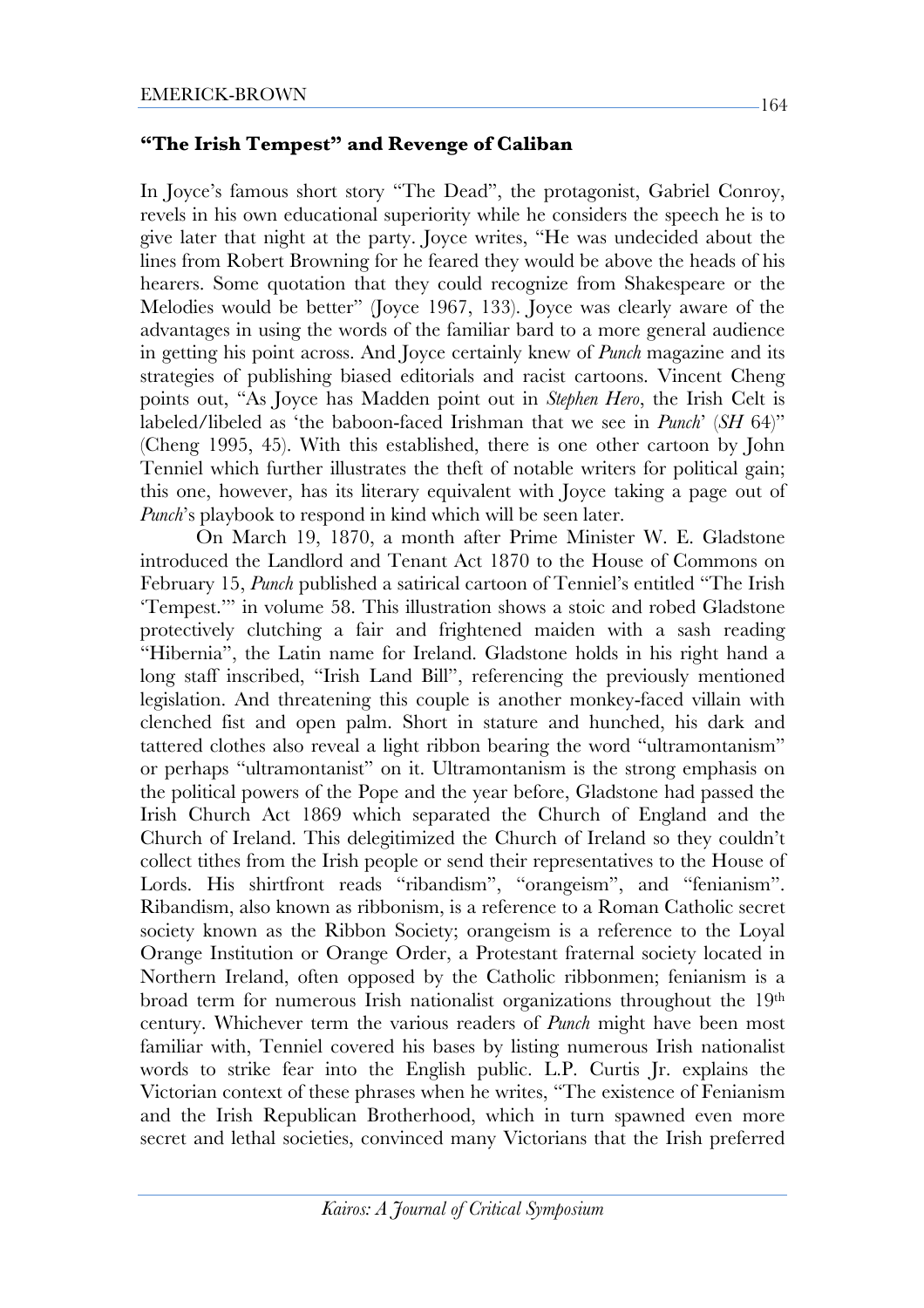criminal and anarchist activities to constitutional politics" (Curtis Jr. 1997, 95). These very words being associated with the Caliban-like monster would trigger fear into the populace and immediately garner support for the unionist movement within Britain. People value their safety and the safety of their families. By portraying Irish nationalists as violent and dangerous, the issue of Home Rule is no longer merely political, it becomes tangible. Through the use of populism in the illustration, only the English such as Gladstone can protect the people from harm.

The monster's belt contains no fewer than three pistols, a hatchet, and other unidentifiable weapons tucked within. Below the title of the cartoon is the caption: "Caliban (Rory of the Hills). 'This island's mine, by Sycorax my mother, which thou tak'st from me.' – *Shakespeare*." This direct quote comes from *The Tempest* in Act I, Scene 2. And again, at the bottom of the illustration is Tenniel's monogram signature of the blended "J" and "T" (see fig. 2). L.P. Curtis Jr., quoting from *The Tempest*, describes this cartoon as if it is designed to "remind the patriarchs of Britain of their imperial-paternal duty to protect Erin/Miranda from the rapacious desires of Irish rebels – those 'misshapen' Calibans 'with foreheads villanous [*sic*] low'" (Curtis Jr. 1997, 167). Again, these instruments of violence mixed with the names of political extremist groups and combined with the popular Shakespearean villain of Caliban all work towards the populist end of rallying the public behind the cause of British unity over Irish Home Rule.

Caliban, from Shakespeare's play, is a half-man-half-monster which becomes enslaved by Prospero after he and his daughter, Miranda, occupy his island. One can easily sense the simplicity of the racist metaphor here for the Irish people and so Caliban was a literary slight used against the Irish on multiple occasions. An island-bound creature, not entirely human, enslaved by an occupying power, would certainly fit the prejudiced bill against Irish nationalists like Parnell.

 In *Ulysses*, Joyce uses Buck Mulligan and the protagonist, Stephen Dedalus, to turn the tables on the thieving and slandering English. In his article, "'Finnegans Wake' and Irish Historical Memory", Peter Maguire points out a key excerpt in *The Tempest* regarding Caliban, quoting the monster:

You taught me your language, and my profit on't Is, I know how to curse. The red plague rid you For learning me your language!

"Like Caliban, Stephen becomes aware of his power, having at his disposal the weapon by which his ancestors were finally conquered" (Maguire 1998, 302). Just as Caliban learned English from his occupier, so did the Irish who originally spoke Gaelic.It is this weapon which Tenniel and*Punch* as well as Joyce have learned to wield in order to win the war of public opinion. Mary Fitzgerald, in her essay, "The Unveiling of Power: 19th Century Gothic Fiction in Ireland, England and America" writes, "The nineteenth century was also a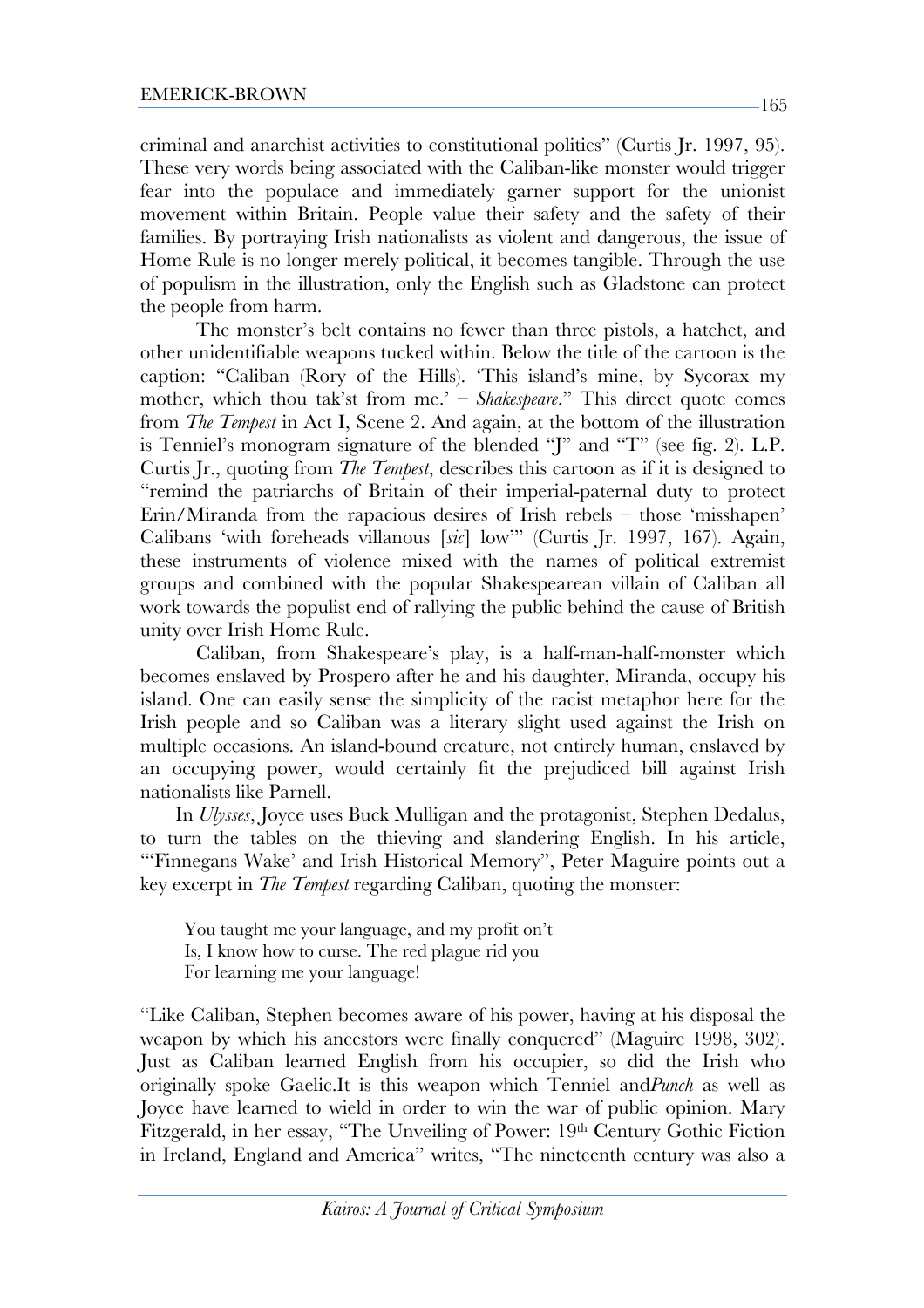period of continual concussion in Irish life; it was a period during which the possibility of a future transformation of the Irish political vocabulary of power was established; a period during which the Irish gradually learnt to translate weakness into strength, to use power against itself[...]" (Fitzgerald 1987, 16). This sense of Caliban using Prospero's language to curse him is a perfect metaphor for the Irish using the English language against their colonial oppressors. And it is with Shakespeare's Caliban that Joyce will make his first strike, employing – through literary exploitation – his Irishsolution to Mary Shelley: Oscar Wilde.

On June 23, 1906, when the story of *Ulysses* was in its creative infancy, Joyce wrote to Grant Richards, his publisher of *Dubliners*, a collection of short stories culminating in "The Dead". In his letter, Joyce writes, "I send you a Dublin paper by this post. It is the leading satirical paper of the Celtic nations, corresponding to *Punch* or *Pasquino*. I send it to you that you may see how witty the Irish are as all the world knows." Joyce then, defending his artistic choices in *Dubliners*, pleads, "I seriously believe that you will retard the course of civilisation in Ireland by preventing the Irish people from having one good look at themselves in my nicely polished looking-glass" (Joyce 1975, 89-90). The key here is the proximity of Joyce acknowledging *Punch*, the satirical magazine, and one of his most famous lines – intentionally appropriated – utilized in *Ulysses*: the mention of Ireland seeing itself in his looking-glass.

We know that Joyce was familiar with Mary Shelley's famous novel and even thought about it during the early drafting stages of *Ulysses*. In the earliest known *Ulysses*-specific manuscript, under Joyce's header of "Books", he listed among others, "Shelley (Mrs): Frankenstein" (Joyce 2012). The James Joyce Digital Archives mentions that this notebook was likely purchased by Joyce in mid-October of 1917 and its earliest use was the "Telemachus" fair copy, the first episode of *Ulysses*. However, it is interesting that nowhere in *Ulysses*, or any of Joyce's works, is Mary Shelley or Frankenstein ever mentioned. So while these notes never materialized in the text of *Ulysses*, it was a particular book Joyce was thinking about during the construction of the "Telemachus" episode.

 In Episode I of *Ulysses*, "Telemachus", first published serially in 1918 in *The Little Review*, Stephen and Buck Mulligan are slinging casual remarks at one another in the morning of June 16, 1904 where the novel begins. Stephen, Joyce's literary avatar, is a budding writer struggling to find his voice and Mulligan, the extroverted medical student, is all too obliging in poking at his insecurities. The feud begins with Mulligan holding the mirror he was using to shave with:

The rage of Caliban at not seeing his face in a mirror, he said. If Wilde were only alive to see you!

Drawing back and pointing, Stephen said with bitterness:

It is a symbol of Irish art. The cracked lookingglass of a servant. (Joyce 1986, 6)

166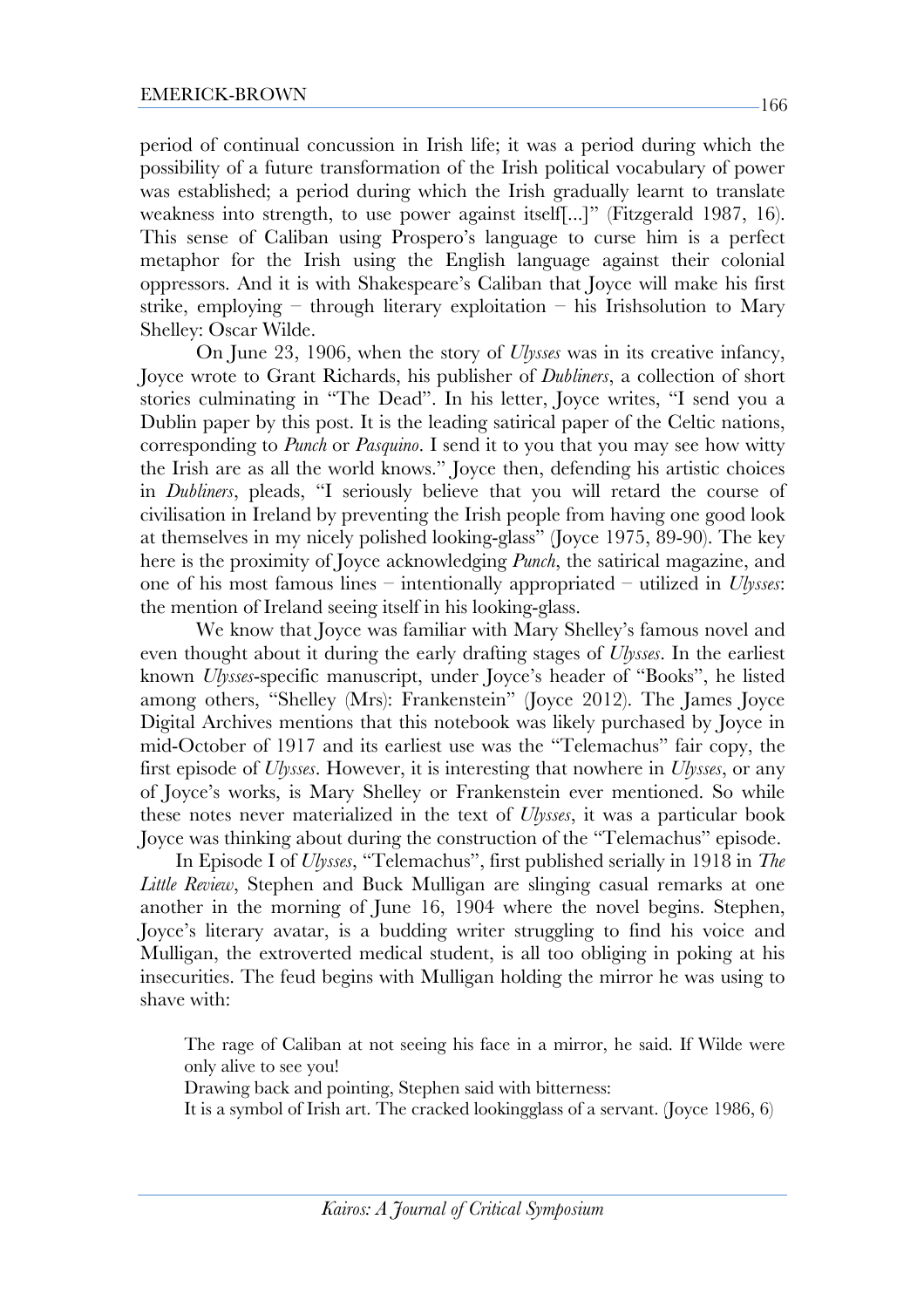The phrase Mulligan uses is a direct quote from Oscar Wilde's preface to his own *The Picture of Dorian Gray*, published in 1891. Wilde writes:

The nineteenth century dislike of Realism is the rage of Caliban seeing his own face in a glass. The nineteenth century dislike of Romanticism is the rage of Caliban not seeing his own face in a glass. (Wilde 2003, 1)

Mulligan's reference is the second part of the above stanza, in which Wilde illuminates the 1800s dislike at acknowledging their own realism and their dislike at acknowledging their lack of romanticism. It is almost hinting at Joyce's future use of realism in *Ulysses* over the outdated stylewhich came before, thus holding a mirror to the ugly face of society unfettered by the blush of the romantics. To his credit, Mulligan does mention Wilde in his outburst. Vincent Cheng expertly elaborates on what can be seen as the relationship of this Wilde quote to the political cartoons of Tenniel and *Punch*: "While Buck may be willing to condone the English racialization and simianization of the Irish as a native 'Caliban,' the Irish response…was often the rage of the Irishman precisely at seeing his face represented in the English mirror *as*  Caliban, and the parallel rage of not seeing in one's reflection oneself as one's own master" (Cheng 1995, 152). Again, while it is a stretch to assume Joyce's use of this particular Wilde quote was in *direct* response to Tenniel, it can be seen how he is beginning to appropriate his fellow Irishman's words against the English in similar fashion to the exploitation of Mary Shelley's words by *Punch* against the Irish.

Stephen's uncited phrasing comes directly from Oscar Wilde's essay, "The Decay of Lying", also published in 1891 and bearing an ironic title given how Stephen passively claims it as his own. It could be argued that Stephen is responding to Mulligan's Wilde quote with one of his own, but the appropriation will become evident later. Cyril and Vivian in Wilde's work are discussing art just as Mulligan and Stephen are in *Ulysses*. Cyril exclaims, "I can quite understand your objection to art being treated as a mirror. You think it would reduce genius to the position of a cracked looking-glass" (Wilde 1998, 10). And it is an interesting, albeit anecdotal, connection that Tenniel also illustrated Lewis Carroll's *Through the Looking-Glass, and What Alice Found There* in 1871. Joyce is clearly utilizing Oscar Wilde's words to establish a sense of validity to his own writing style – a style that, deemed filthy by authorities, would see *Ulysses* banned in the United Kingdom and elsewhere. This writing style was referenced in his letter to Richards as well as justified in his quoting of Wilde in regard to a new century's shifting literary views. We have the connection of Shakespeare's *The Tempest* with Caliban and Joyce's use of Irish writer Oscar Wilde, and this leads to their linguistic curses against their colonial masters, as Shakespeare's monster suggested.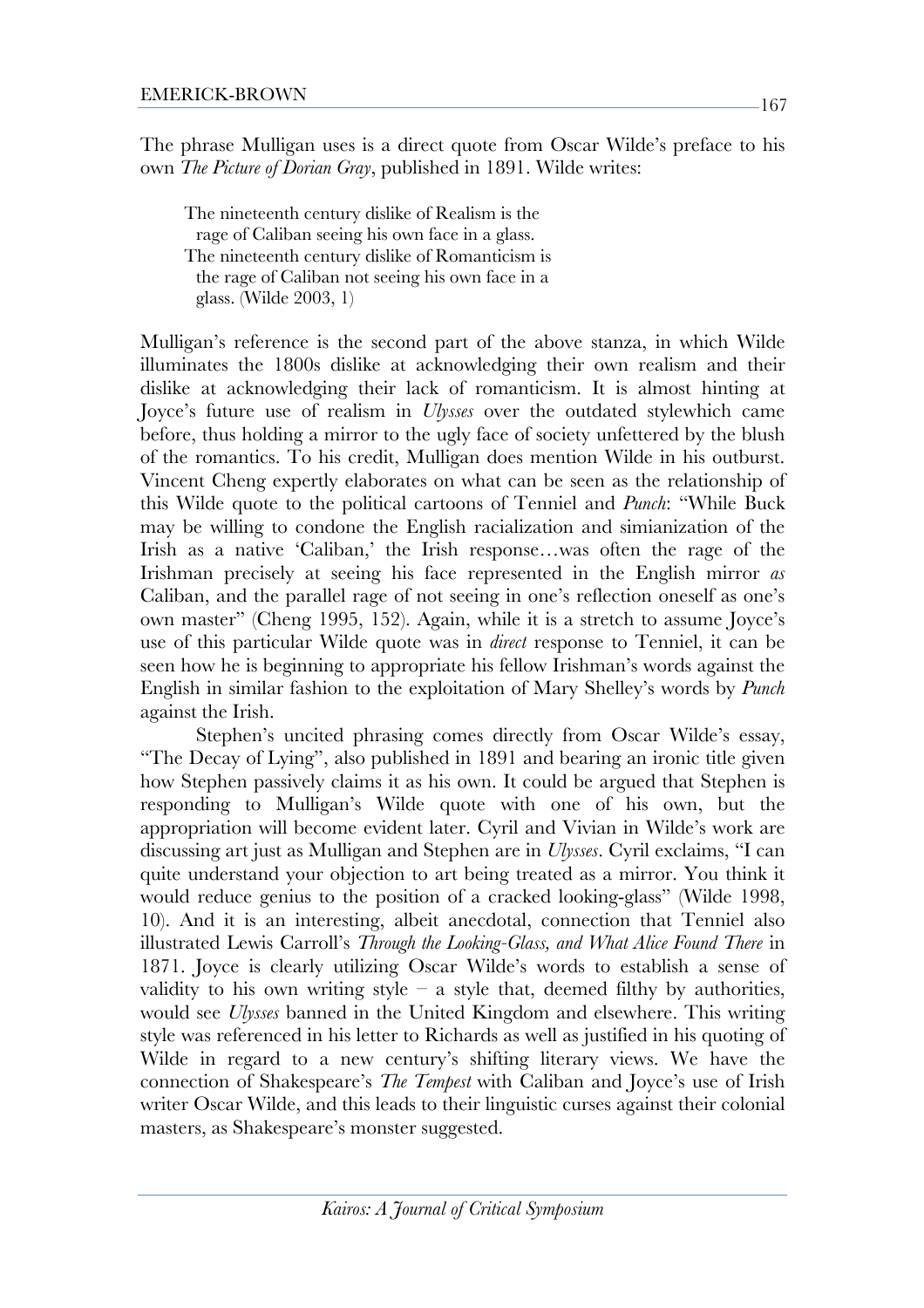In his article, "Joycean Lice and the Life of Art", James Ramey suggests that "since Caliban's name is a well-known anagram for 'cannibal', Buck's quotation can also be understood as a 'cannibalizing' of Wilde's epigram [...]" (Ramey 2012, 41). Ramey continues with, "as Gifford and Seidman's annotation reveals, Stephen's rejoinder is also 'cannibalized' from Wilde, though Stephen keeps its provenance conveniently unmentioned [...]" (Ramey 2012, 42). Fascinatingly, this relationship between Caliban and cannibalism was not lost on the editor and writers of *Punch*. On October 15, 1902 in volume 123, an anonymous author in *Punch* wrote a very short editorial enticingly titled

"Another Cryptogram":

The name *Caliban* has been thought to be cryptographic for 'cannibal.' That SHAKESPEARE intended this to be the reading of the monster's character is sufficiently shown by the complaint, cleverly assigned to another *persona* for purposes of disguise: 'Not a relation for a breakfast.' (*Tempest*, Act V 1902, 258)

This sense of literary cannibalism is a perfect metaphor for someone appropriating the works of one of their own national writers. And so, Caliban comes to represent this literary appropriation, the stealing of someone's words for another's pen.

 These appropriated quotes from Wilde finally become weaponized when it piques the interest of another character in the "Telemachus" episode: Haines, the English occupier of the Martello Tower where Mulligan and Stephen are living. Vincent Cheng beautifully elucidates this dynamic:

[...]the Martello Tower becomes a figure and parable for Ireland itself; as a small part of Irish territory embodying the dilemma of the whole, the tower is a synecdoche for the Irish condition without Home Rule: it is 'occupied' (in both domestic and imperial senses) by a British presence (Haines) and by a native collaborator, the latter having the treacherous qualities of the wooden-horse (Mulligan, 'equine…grained and hued like pale oak'). Stephen's very first words in the novel – 'Tell me, Mulligan…How long is Haines going to stay in this tower?'  $(U 1.47-49)$  – resonate with the Home Rule question and the longing for Irish autonomy from English occupation. (Cheng 1995, 151-152)

Towards the end of the "Telemachus" episode, Haines approaches Stephen and explains:

I intend to make a collection of your sayings if you will let me.

Speaking to me. They wash and tub and scrub. Agenbite of inwit. Conscience. Yet here's a spot.

That one about the cracked lookingglass of a servant being the symbol of Irish art is deuced good. (Joyce 1986,14)

Here, Haines's intentions become clear. He wishes to use what he believes to be Stephen's own witty commentary for his own purposes in publishing a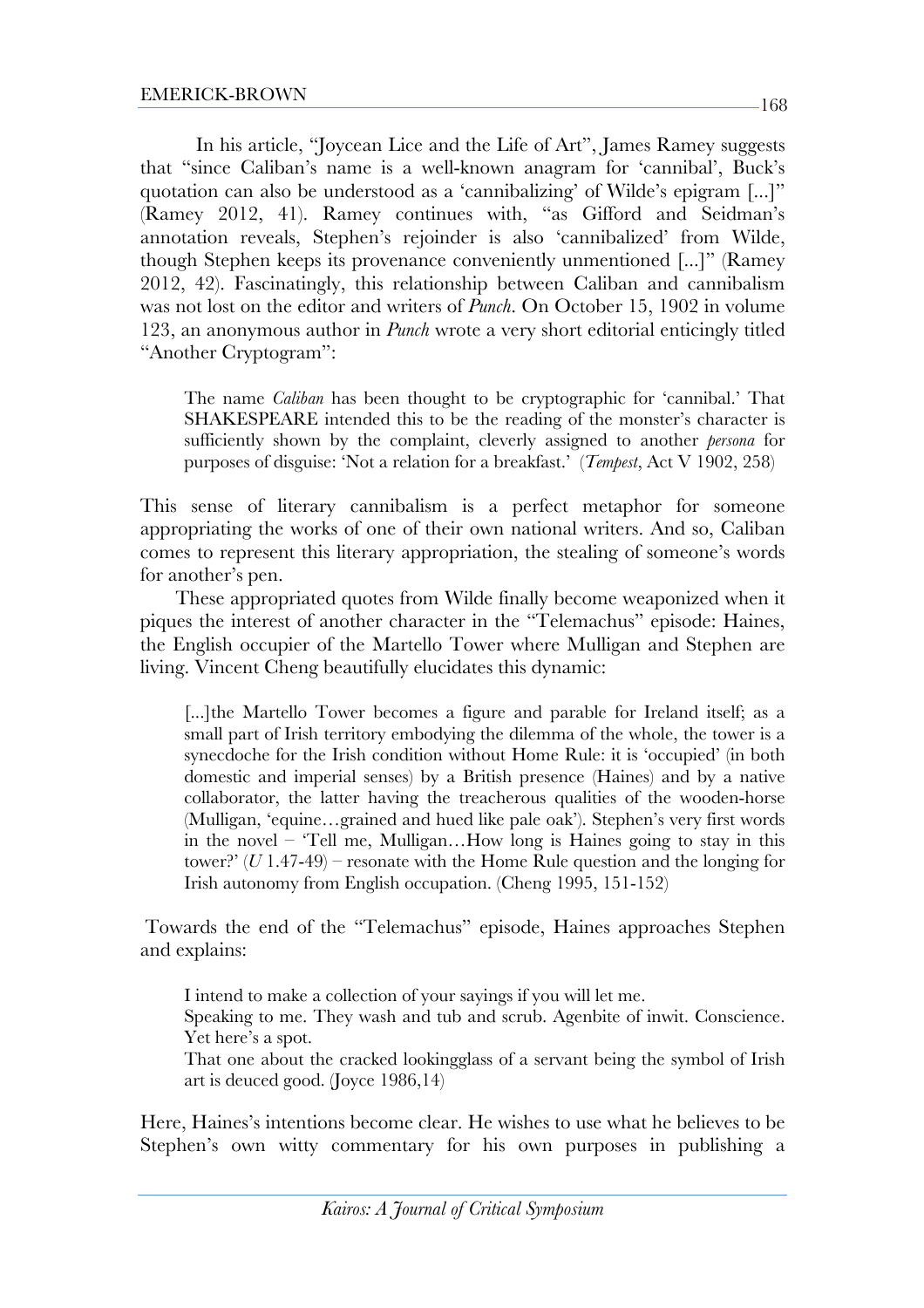collection of Irish sayings. While he asks Stephen's permission, he certainly doesn't need it and it is likely more of a friendly formality rather than a request for usage. Haines, the Englishman, can certainly take what he wants from Stephen, the Irishman. Meanwhile, Stephen thinks to himself "agenbite of inwit" which is Old English for "remorse of conscience". Immediately after, Stephen quotes Lady Macbeth with, "Yet here's a spot" from Act V, Scene I of *Macbeth* in which she hallucinates the blood on her hands representing her manifested guilt regarding the monster her husband had become. Stephen feels the pang of a guilty conscience at letting Haines assume he is the originator of the quote, and yet he does nothing to correct this error. Haines, the Englishman, will undoubtedly appropriate Stephen's appropriation and hence the cannibalism of the Irish Caliban continues.

This feeling of letting the English steal – which is in their nature, as the Irish see it – what has already been stolen is a sort of poetic justice while also doubling as a revelation of the English's parasitic relationship with the colonized Irish. James Ramey writes of Stephen's line, "it also symbolizes Irish art because it has been stolen" and he continues with, "In *Finnegans Wake*, Joyce would give expression to his parasitic brand of 'storytelling' with the oft-quoted term, 'stolentelling' (Joyce 1939, 424)" (Ramey 2012, 42). And so, this sense of the English injustices against Ireland crept up throughout Joyce's works in a myriad of allusions, references, and examples.

 Fascinatingly, it is in Wilde's "The Decay of Lying", the very text Joyce has Stephenquote from, that he expounds on his views of art and literature. Richard Ellmann points out Wilde's pioneering perspective on art in this essay when he writes, "Towards the end of the 'eighties Wilde propounded such a general motive of art in 'The Decay of Lying.' In this he turned Aristotle on his head by saying that art does not imitate nature, nature imitates art" (Ellmann 1987, 30). This is a startling break from the popular romanticism of his predecessors. And yet, when one looks closely at this avantgarde, if not bizarre, interpretation of the value of art, one can sense that it lies at the heart of what Tenniel, *Punch*, and Joyce are doing in these instances. Consider the concept of nature extending beyond the branches of trees and songs of birds, but also to include human nature, our innateness and base instincts as living animals. It is the intent of Tenniel and *Punch* magazine with their illustrations and editorials to influence the English populace just as it is the purpose of Joyce to sway the minds of the Irish people in their views of the Englishbythe allowing of Haines, the Englishman, to exploit Wilde's texts. In this sense, it is their aim to ensure human nature imitates art – their art.

#### **Conclusion**

James Joyce's decision to appropriate Oscar Wilde's words and spirit were an intentional and symbolic one. As Margot Backus clarified, "In an abstract sense, Oscar Wilde and James Joyce were vulnerable relative to British print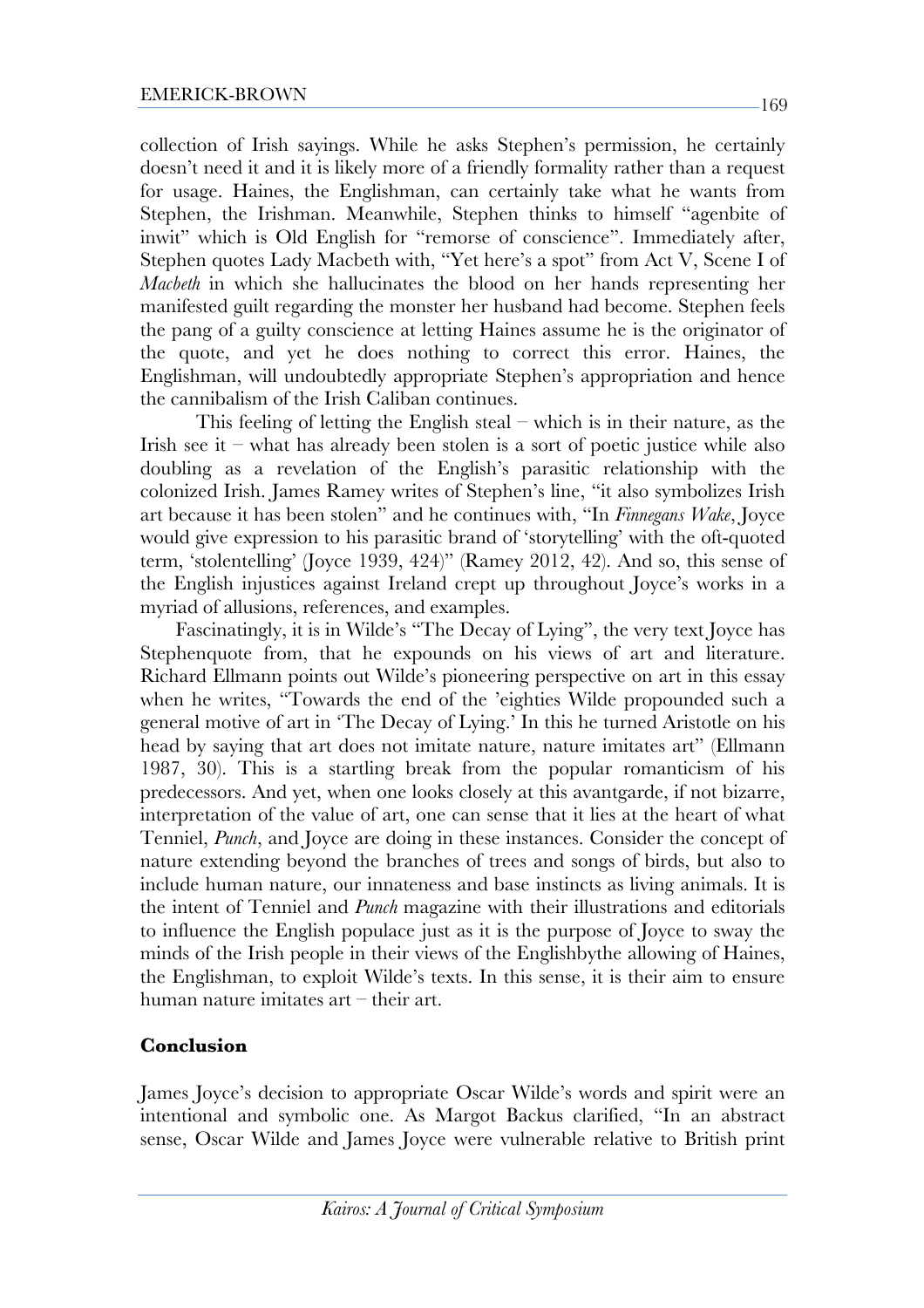culture for identical reasons. Both were Irish, and both were repeatedly accused of running afoul of the British middle class, gentlemanly normsthat their public deviations both challenged and defined" (Backus 2008, 106). And as she continued, there was a clear connection between Wilde and Parnell, the target of Tenniel's "The Irish Frankenstein" cartoon. "[...] Joyce not only identified with Wilde, as he also clearly did with Wilde's fellow Irish sex martyr, Parnell, but that Wilde's double identity as both the subject and object of scandalous writing provided a locus in *Ulysses* for new writerly counter-strategies" (Backus 2008, 105). What Backus is referring to here is that in 1895, Wilde sued John Sholto Douglass, the 9<sup>th</sup> Marquess of Queensberry, for libel at the public accusation he was a sodomite. Wilde eventually lost the case, being forced to concede when it was revealed that the defense had evidence of his homosexuality. Also, this trial exposed Wilde for being a homosexual which meant that shortly after, he was charged with sodomy and gross indecency. Dirk Van Hulle elaborated on this and its effect on Joyce when he quoted Wyndham Lewis's 1927, *An Analysis of the Mind of James Joyce*: "Oscar Wilde serves as a paradigm: 'He became almost a political martyr, other countries using his well-advertised agony to point to the philistinism of England' (209)" (Van Hulle 2009, 78). In May of 1895 Wilde was convicted of the latter charge and incarcerated until 1897. A few years earlier, when Captain William O'Shea divorced from his wife, Katharine, it came out that she had been having a long affair with Irish nationalist leader and parliamentarian Charles Stewart Parnell. Afterwards, the Catholic church condemned Parnell and others within his own political party abandoned him. Thus, as Backus proclaimed, Parnell and Wilde were connected in Joyce's eyes as "Irish sex martyr[s]", but also, as Lewis declared, Wilde was seen as a "political martyr" too. When considering whose works, if anyone's, to appropriate in an attack against English thievery of the Irish, it is certainly poetic justice to use a prominent Irishman persecuted (and prosecuted) by the English. As a result of these political and social complexities, Parnell was even further associated with Caliban in *Ulysses* when in the "Circe" episode, the hallucination of Alexander J. Dowie accuses Leopold Bloom of being "Caliban!" (Joyce 1986, 401). The Mob then immediately proclaims, "Lynch him! Roast him! He's as bad as Parnell was. Mr. Fox!" (Joyce 1986, 402). Mr. Fox was Parnell's sobriquet in his affair with Mrs. O'Shea. Once again, the racially-charged Irish Caliban emerges to smear the image of an Irish nationalist.

James Joyce was very familiar with both of these national scandals involving Wilde and Parnell, as he revealed in his many writings. Oscar Wilde was no friend of the English and, in fact, during the time of the Phoenix Park murders, was in the United States on a lecture tour. On this tour, "he told an audience in Brooklyn, 'One never knows how thoroughly right one is until one disagrees thoroughly on all important subjects with the English people'" (Rogers 2004, 255). Wilde was a fascination of Joyce's for not only his admired works, but also his complicated life. In his 1909 essay, "Oscar Wilde: The Poet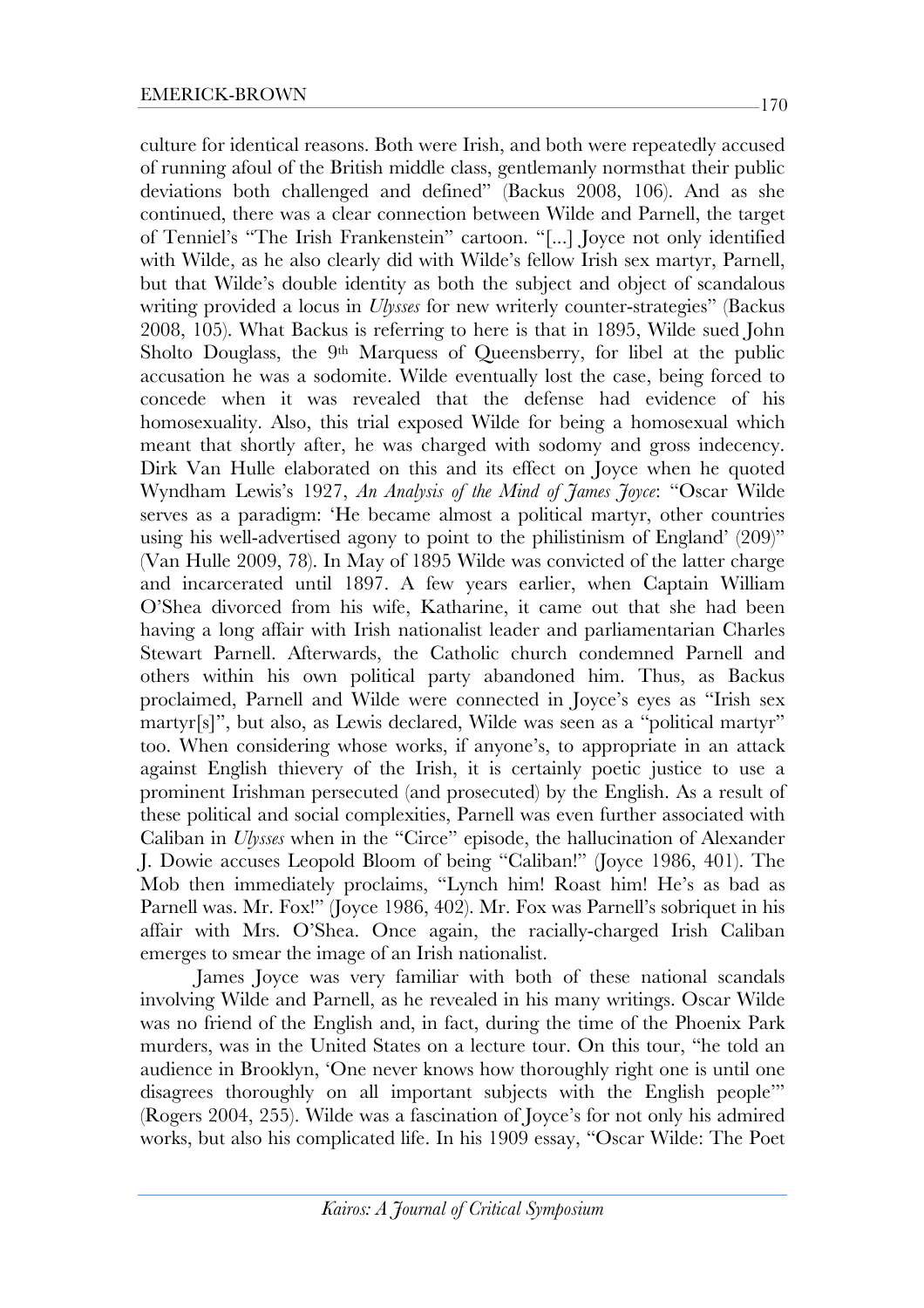of 'Salome'", published in *Il Piccolo della Serra*, Joyce wrote that, "His greatest crime was to have caused in England a scandal l[...]" (Joyce 2008, 150). Wilde beautifully embodied, like Parnell, the Irish martyr at the hands of the English oppressor. Appropriating his words which Haines, the Englishman would later steal for his own, was methodically appropriate for Joyce's symbolic message.

In the same essay from 1909, Joyce also wrote, "Each man writes his own sin into *Dorian Gray* (Wilde's most celebrated novel). What Dorian Gray's sin was no one says and no one knows. He who discovers it has committed it" (Joyce 2008, 151). The use of having Buck Mulligan in *Ulysses* quote this particular novel was a stroke of genius because as Joyce points out, the sins one discovers within the text are reflective of the context in which it is read. If Haines were to eventually exploit Stephen's quote for his own book of Irish sayings, he would likely discover from a well-read editor that he was actually exploiting the words of acclaimed writer Oscar Wilde, not Stephen. To use the sin of theft to reveal the sin of theft was Joyce's way of revealing one of the many sins of the English colonizers through the very sin of which they were being accused.

It is in his very own use of literary theft that Joyce most effectively apprehends the English thief red-handed. In a way, this back-and-forth practice of artistic exploitation is actually self-cannibalistic. John Tenniel and *Punch* steal and manipulate the words of English writer Mary Shelley to paint the Irish nationalists as brutish murderers. James Joyce excises and quotes Irish writer Oscar Wilde to lay the trap, thus catching the English thief in the act of colonial parasitism. And both sides act out their political dramas in the shadow of Shakespeare, the unavoidable muse of English literature. The use of popular national writers would strike a familiarity with the public, allowing for subversive edits and reworking of messages. It is an unfortunately recognizable tactic in this 21st century age of "fake news". And all of this in an effort to tap into the pathos of a society, coaxing the mass of public opinion to which a representative democracy must yield, in an effort to win the war of words (and images): enacting change with the liberation of Ireland as a free nation or stabilizing the status quo of a British empire united and stronger as one. Ultimately it would be the former that won the day when Ireland finally established its independence from Great Britain in 1922, the same year when in novel form, Joyce's *Ulysses* was published and then banned in the United Kingdom.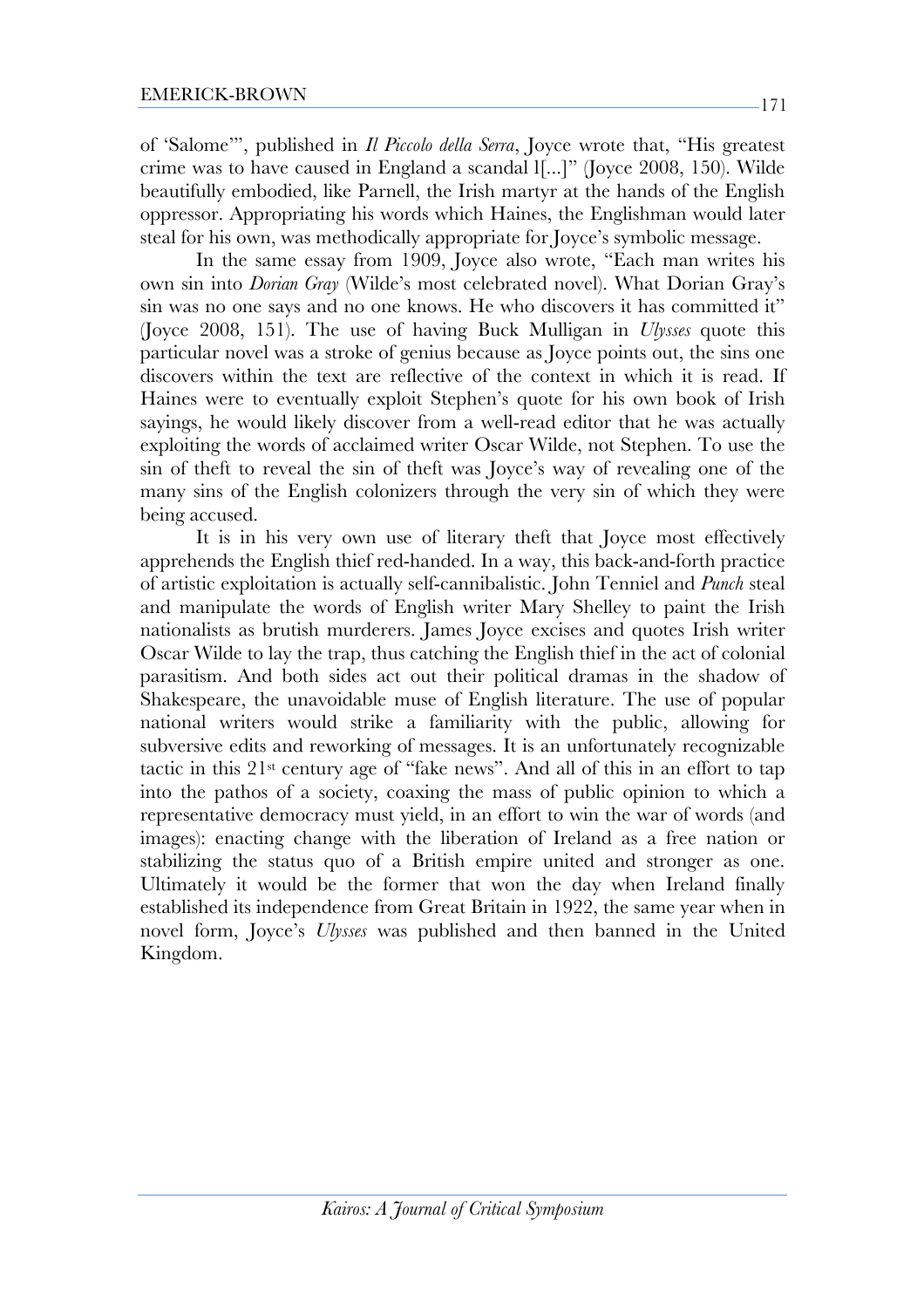

# THE IRISH FRANKENSTEIN.

The baneful and blood-stained Monster \* \* \* yet was it not my Master to the very extent that it was my Creature ? \* \* \* Had I not breathed tmy own spirit? " \* \* \* (Extract from the Works of C. S. P-nN-LL, M.P.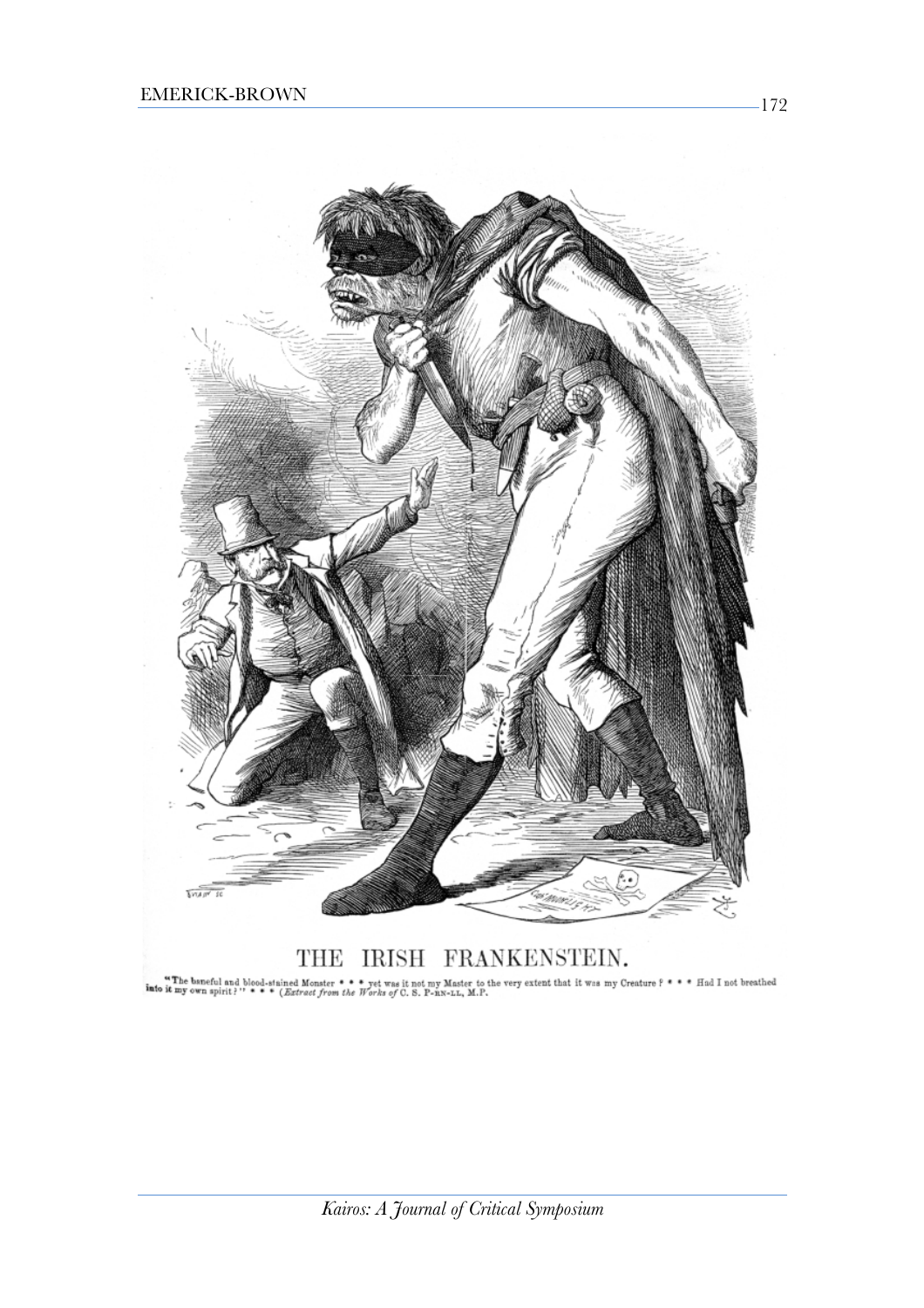

#### "TEMPEST." THE **IRISH**

CALIBAN (RORY OF THE HILLS). "THIS ISLAND'S MINE, BY SYCORAX MY MOTHER, WHICH THOU TAK'ST FROM ME."-Shakepeare.

173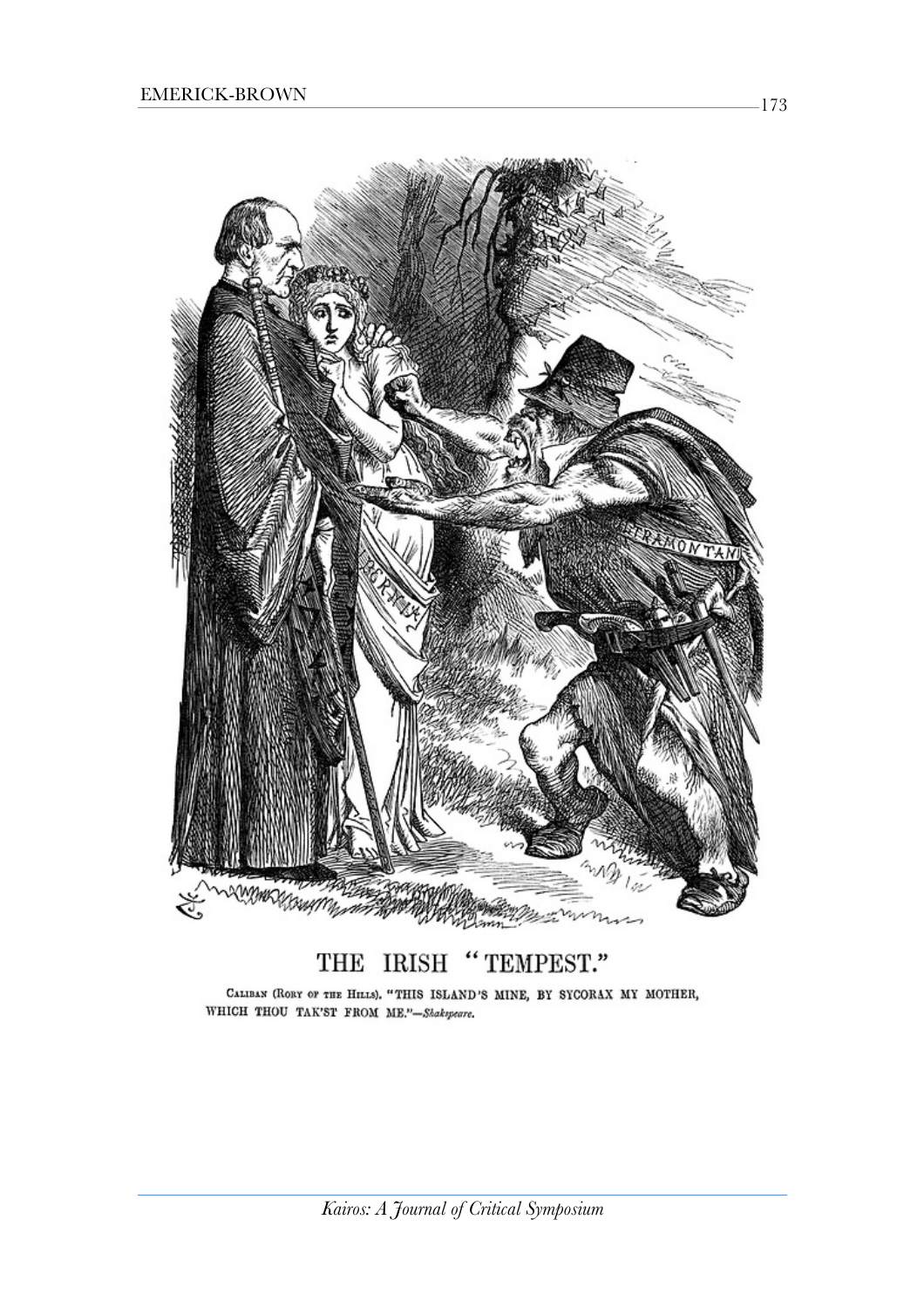#### **Works Cited**

- "Another Cryptogram." 1902. *Punch, or The London Charivari*, October 15, 258.
- Backus, Margot Gayle. 2008. "'Odd Jobs': James Joyce, Oscar Wilde, and the Scandal Fragment." *Joyce Studies Annual* 16: 105-145.
- Cheng, Vincent J. 1995. *Joyce, Race, and Empire*. Cambridge: Cambridge University Press.
- Conley, Tim. 2017. *Useless Joyce: Textual Functions, Cultural Appropriations*. Toronto: University of Toronto Press.
- Curtis Jr., L. Perry. 1997. *Apes and Angels: The Irishman in Victorian Caricature*. Washington, DC: Smithsonian Institution Press.
- Ellmann, Richard. 1987. "The Uses of Decadence: Wilde, Yeats and Joyce." *Literary Interrelations: Ireland, England and the World*, 2, edited by Michael Kenneally and Wolfgang Zach, 27-39. Gunter Narr Verlag: Tübingen.
- Fitzgerald, Mary E.F. 1987. "The Unveiling of Power: 19th Century Gothic Fiction in Ireland, England and America." *Literary Interrelations: Ireland, England and the World*, 2, edited by Michael Kenneally and Wolfgang Zach, 15-25. Gunter Narr Verlag Tübingen.
- Joyce, James. 2012. "N1 (NLI.3): The Subject Notebook." *James Joyce Digital Archive*, July *24.*

http://www.jjda.ie/main/JJDA/U/FF/unbs/un1all.htm.

\_\_\_\_\_\_\_\_. 2008. "Oscar Wilde: The Poet of 'Salome'." *Occasional, Critical, and Political Writing*, edited by Kevin Barry, 148-151. Oxford: Oxford University Press.

\_\_\_\_\_\_\_\_. 1967. "The Dead." In *Dubliners* and *A Portrait of the Artist as a Young Man*, 130-166. New York: Viking Press.

- \_\_\_\_\_\_\_\_. 1975. *Selected Joyce Letters*, edited by Richard Ellmann, 89-90. New York: Viking Press.
	- \_\_\_\_\_\_\_\_. 1986. *Ulysses*. New York: Random House.
- Maguire, Peter. A. 1998. "'Finnegans Wake' and Irish Historical Memory." *Journal of Modern Literature* 22 (2): 293-327.
- Matsa, Katerina Eva and Elisa Shearer. 2018. "News Use Across Social Media Platforms 2018." *Pew Research Center*, September 10. https://www.journalism.org/2018/09/10/news-useacross-social-media-platforms-2018/.
- Miller, Henry J. 2009. "John Leech and the Shaping of the Victorian Cartoon: The Context of Respectability." *Victorian Periodicals Review* 42 (3): 267- 291.
- Ramey, James. 2012. "Joycean Lice and the Life of Art." *College Literature* 39 (1): 27-50.
- Rogers, William et al. 2004. "Aesthetic Messenger: Oscar Wilde Lectures in Memphis, 1882." *Tennessee Historical Quarterly* 63 (4): 249-265.